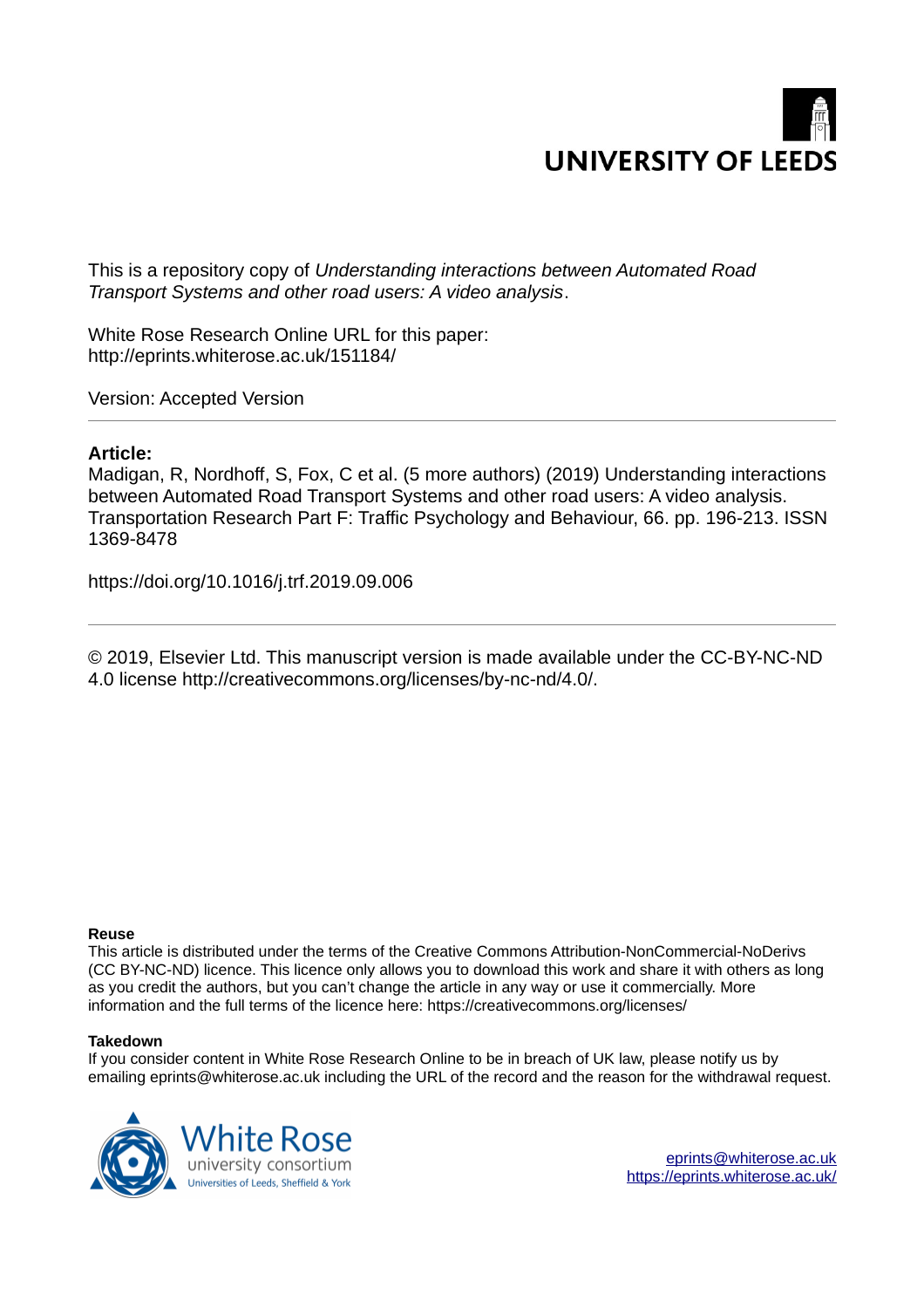# Understanding interactions between 2 Automated Road Transport Systems 3 and other road users: A video analysis

4 Ruth Madigan<sup>a</sup>, Sina Nordhoff<sup>b</sup>, Charles Fox<sup>c</sup>, Roja Ezzati Amini<sup>a</sup>, Tyron Louw<sup>a</sup>, Marc 5 Milbrink<sup>d</sup>, Anna Schieben<sup>d</sup>, Natasha Merat<sup>a</sup>

- *<sup>a</sup> Institute for Transport Studies, University of Leeds, LS2 9JT, United Kingdom;*
- *<sup>b</sup>Transport & Planning, Delft University of Technology, the Netherlands;*
- <sup>c</sup>*School of Computer Science, University of Lincoln, United Kingdom;*
- <sup>d</sup> *DLR German Aerospace Center, 38108 Braunschweig, Germany.*

# **Abstract**

<span id="page-1-0"></span> If automated vehicles (AVs) are to move efficiently through the traffic environment, there is a need for them to interact and communicate with other road users in a comprehensible and predictable manner. For this reason, an understanding of the interaction requirements of other road users is needed. The current study investigated these requirements through an analysis of 22 hours of video footage of the CityMobil2 AV demonstrations in La Rochelle (France) and Trikala (Greece). Manual and automated video-analysis techniques were used to identify typical interactions patterns between AVs and other road users. Results indicate that road infrastructure and road user factors had a major impact on the type of interactions that arose between AVs and other road users. Road infrastructure features such as road width, and the presence or absence of zebra crossings had an 20 impact on road users' trajectory decisions while approaching an AV. Where possible, pedestrians and cyclists appeared to leave as much space as possible between their trajectories and that of the 22 AV. However, in situations where the infrastructure did not allow for the separation of traffic, risky behaviours were more likely to emerge, with cyclists, in particular, travelling closely alongside the AVs on narrow paths of the road, rather than waiting for the AV to pass. In addition, the types of interaction varied considerably across socio-demographic groups, with females and older users more likely to show cautionary behaviour around the AVs than males, or younger road users. Overall, the 27 results highlight the importance of implementing the correct infrastructure to support the safe 28 introduction of AVs, while also ensuring that the behaviour of the AV matches other road users' expectations as closely as possible in order to avoid traffic conflicts.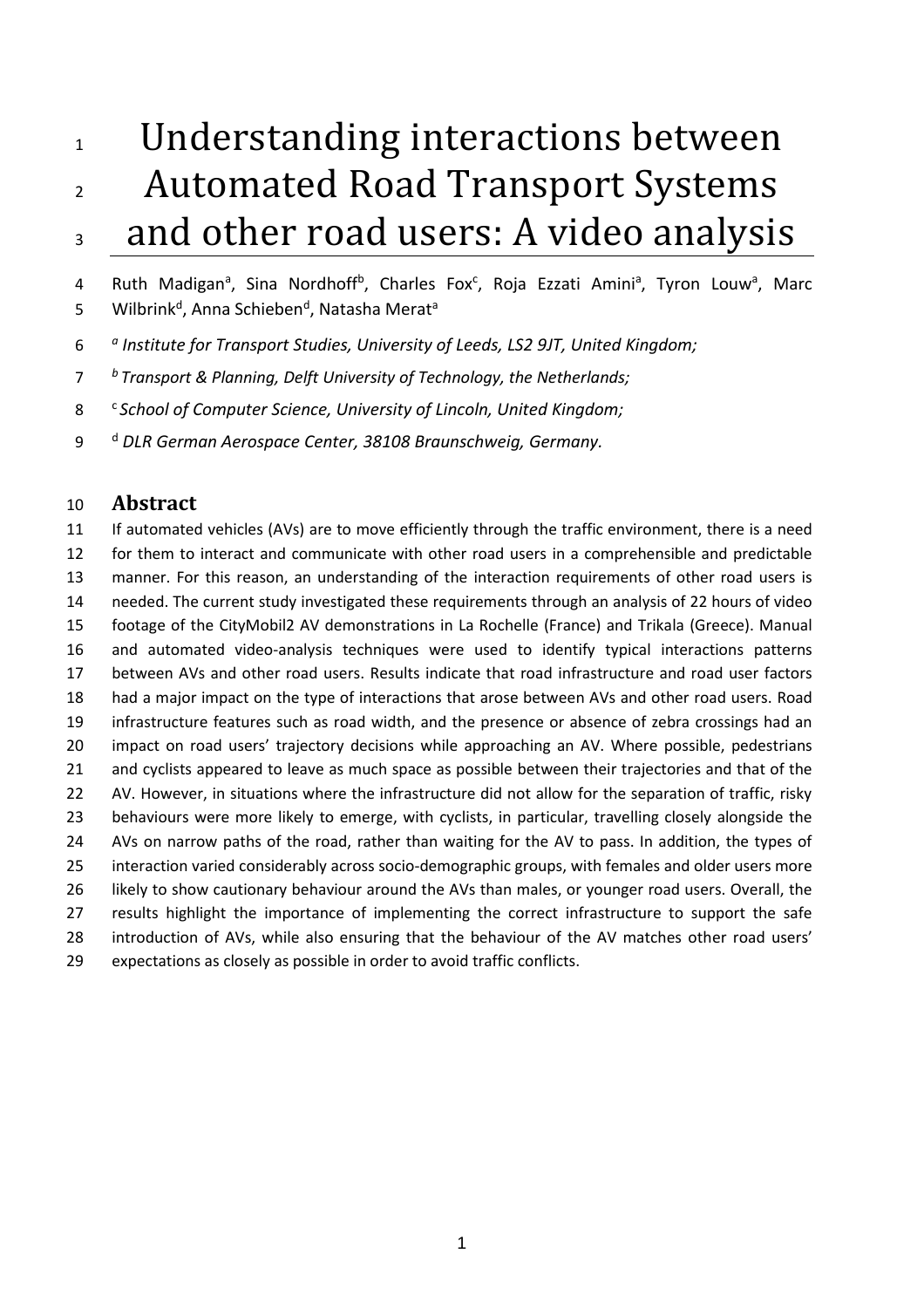# **1. Introduction**

 The road traffic system is a highly interactive social system in which individuals, using different forms of transport, interact with one another to negotiate their movement through the traffic environment. These individuals must adapt to the prevailing traffic rules, interpret relevant information and react accordingly in order to avoid conflict (Svensson, 1998). The level of complexity in this constantly evolving system poses a particular challenge for automated vehicles (AVs), as they currently lack interaction capabilities, and are dependent on the application of collision avoidance 37 principles to avoid critical conflicts with other road users (Rothenbücher, Li, Sirkin, Mok, & Ju, 2016). This lack of interaction and interpretation capability may make the traffic negotiation process more 39 difficult for AVs, as other road users may have difficulties anticipating the AV's future actions (Eden, Nanchen, Ramseyer, & EvÈquoz, 2017). The acceptance of AVs is likely to be closely linked to how safely and predictably they can move through the traffic environment, and this will depend on their ability to interact and communicate with other road users in a comprehensible and predictable manner (Fuest, Sorokin, Bellem, & Bengler, 2017). Thus, there is a need to understand the typical interaction patterns which may arise between AVs and other road users, so that appropriate interaction strategies and communication solutions can be designed for these vehicles.

 There is an increasing level of interest in AVs as an alternative public transport solution, with vehicles such as the Lutz pathfinder (Transport Systems Catapult, 2016), Wepods (WePods, 2017), Olli (Local Motors, 2017), EZ10 (Easymile, 2019), and CityMobil2 Automated Road Transport Systems (ARTS, see [Figure 1\)](#page-1-0) being trialled across Europe, Asia, and the U.S (Stocker & Shaheen, 2017). These 50 automated "pods" drive at low speeds in designated urban environments and do not contain a steering wheel or any other conventional driver controls (SAE Level 4; SAE, 2016). They operate along specified routes using simultaneous localisation and mapping (SLAM) along with laser and 53 LiDAR technology (Roldão, Pérez, González & Milanés, 2015). It is likely that in the future these types of vehicles will share their environment with both motorised vehicles and vulnerable road users (VRUs), and will need to be able to interact effectively with all road user groups for successful traffic flow. One of the key elements for intelligent driving systems is the development of algorithms that predict the forthcoming actions of other road users (Rasouli & Tsotsos, 2019). The accurate identification of any interaction precursors is a vital element in enabling this prediction.



**Figure 1: CityMobil2 Shuttle in Trikala (left) and La Rochelle (right)**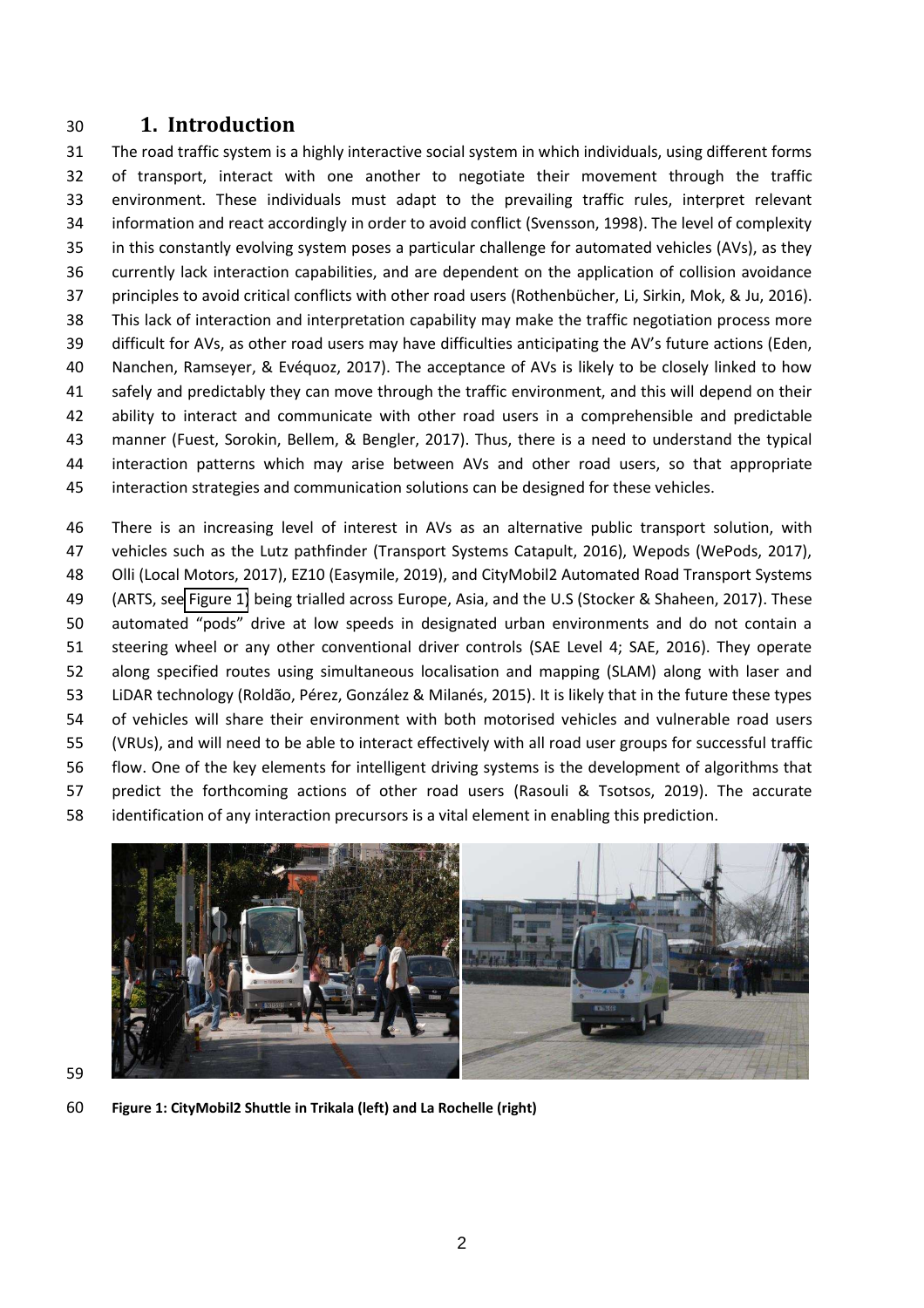## **1.1. Factors that influence traffic interactions**

 An important starting point for understanding the interaction requirements of AVs is to develop a framework which will enable us to specify the factors which are likely to influence these interactions. Habibovic et al. (2018) and Schieben, Wilbrink, Kettwich, Madigan, Louw, and Merat 65 (2019) highlight the importance of context in enabling an understanding of individuals' cognition in 66 AV interactions, pointing out that artefacts, such as AV or road design, shape road users' cognition and collaboration and may trigger new behaviours. The following sections provide an outline of the 68 typical contextual factors, which might influence AVs' interactions with other road users, based on our current knowledge of driver-VRU communication strategies, and understanding of conflict resolution techniques. These contextual factors are grouped into three categories - road infrastructure characteristics, road user characteristics, and driver and vehicle characteristics. The contextual factors will be used to identify the features which affect the likelihood of an interaction 73 occurring between an AV and another road user at two of the CityMobil2 demonstration locations – Trikala in Greece, and La Rochelle in France. Knowledge of common interaction patterns in these two locations will facilitate the development of communication and infrastructure recommendations, helping us to identify where specific AV infrastructure or communication tools might be required.

#### **1.1.1 Road infrastructure characteristics**

 Numerous studies have highlighted important environmental factors which affect interactions between conventional motorised vehicles and VRUs. The majority of these studies have focused on accident risk, although some have investigated how environmental and situational factors influence the communication requirements of pedestrians and other VRUs.

 Road infrastructure has been shown to have an impact on the risk of VRU accidents, with several studies pointing to an increased risk of pedestrians and cyclist collisions at intersections compared to non-intersections (Chen, Cao, & Logan, 2012; Kaplan & Giacomo Prato, 2015; Romanow, Couperthwaite, Mccormack, Nettel-Aguirre, Rowe, & Hagel, 2012; Stone & Broughton, 2003; Wei & Lovegrove, 2013; Wessels, 1996; Moore, Schneider, Savolainen, & Farzaneh, 2011). The installation of specified pedestrian crossing locations such as zebra crossings has been found to have a positive 89 impact on pedestrians' perceptions of safety, convenience and vulnerability (Harvard & Willis, 2012). Evidence, however, suggests that the willingness of drivers to give way to pedestrians at zebra crossings is actually low, with one Swedish study showing that drivers only gave way in 5% of 92 situations in which a pedestrian was present (Várhelyi, 1998).

 Other road infrastructure characteristics, such as road-width and lane markings, have also been shown to impact on the risk of traffic conflicts. For instance, it has been found that bridges without cycle facilities increased the risk of collisions (Vandenbulcke, Thomas, & Int Panis, 2014), while wider footpaths decreased the risk (Kim, Kim, Oh, & Jun, 2012), and the use of separate paths for cyclists has been identified as one of the main contributors to cycling safety in the Netherlands (Schepers, Twisk, Fishman, Fyhri, & Jensen, 2016). These studies point to safety benefits of separating traffic modes, an approach that was implemented for the Trikala CityMobil2 demonstration, where an AV operated in a dedicated lane (see [Figure 1,](#page-1-0) left). In contrast, other research suggests that accidents are reduced in shared space areas (Hamilton-Baillie, 2008; Swinburne, 2006), as was the case in the La Rochelle CityMobil2 demonstration [\(Figure 1,](#page-1-0) right).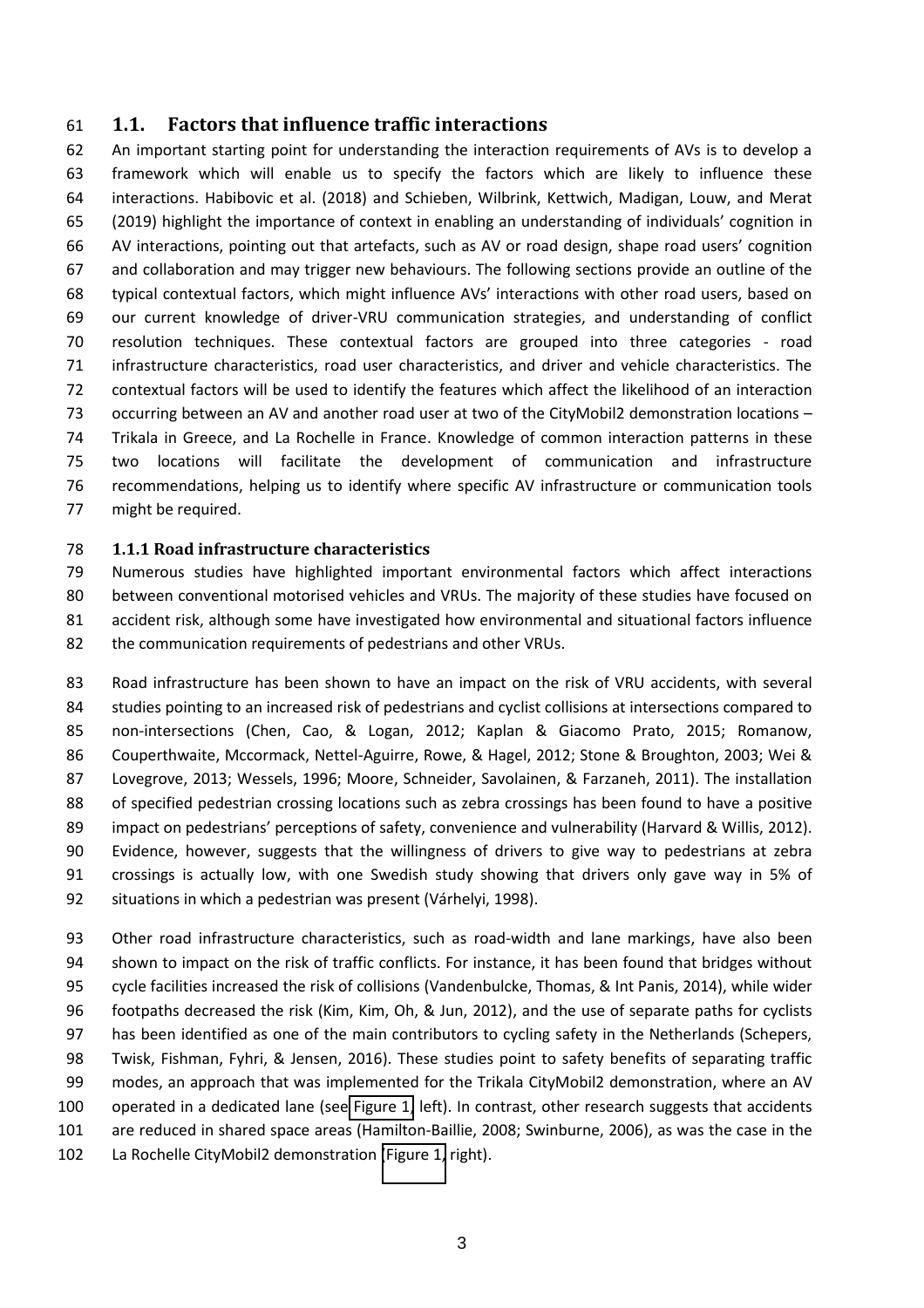#### **1.1.2 Road user characteristics**

 Studies also point to differences in behaviour across different groups of road users. For example, research has revealed gender differences in road crossing behaviour and accident risk, where female pedestrians were more aware of traffic hazards and more cautious when crossing the street than male pedestrians (Harrell, 1991). Male pedestrians tend to violate traffic rules more frequently, and 108 were more likely to cross in risky situations (e.g., Rosenbloom, Nemrodov, & Barkan, 2004; Díaz, 2002). In a study investigating pedestrian crossing decisions when observing the approach of a vehicle they had been told was an AV, Clamann, Aubert, and Cummings (2017) found that male pedestrians took less time to evaluate their environment prior to making a crossing decision compared to females. Similar gender differences also emerge for cyclist interactions with conventional vehicles (Bernhoft & Carstensen, 2008; Johnson, Newstead, Charlton, & Oxley, 2011). The potential safety implications of these gender differences in risk-taking behaviour become apparent when looking at U.S. crash data, where the fatality rate for male pedestrians is twice as 116 large of that of female pedestrians (National Centre for Statistics and Analysis, 2018).

 Age-related differences in pedestrian and cyclist behaviours have also been identified. Older pedestrians tend to be over-represented in serious injury and fatal crashes compared to younger adults (Oxley, Ihsen, Fildes, Charlton, & Day, 2005). Young adults and adolescent pedestrians are 120 more likely to commit violations than older pedestrians (e.g., Díaz, 2002), and older road users express more appreciation for controlled pedestrian crossings and signalised intersections than 122 younger pedestrians (Bernhoft and Carstensen, 2008). Clamann et al.'s (2017) study suggests that this tendency is unlikely to change in the presence of AVs, as they found that older participants generally made safer crossing decisions than younger participants, and were less likely to take risks. Young children have also been found to make poorer road crossing decisions than adults, being more likely not to look or stop before crossing (Rosenbloom, Beh-Eliyahu, & Nemrodov, 2008).

 Numerous studies have also shown that pedestrians use cues from other pedestrians to help decide whether or not it is safe to cross at an intersection (Hamed, 2001; Marisamynathan & Vedagiri, 2013; Wagner, 1981). For example, Hamed (2001) found that road-crossing wait times decreased as pedestrian flow increased, suggesting that pedestrians are more inclined to cross the road along with others (Zhou, Horrey, & Yu, 2009). In addition, Katz, Zaidel, & Elgrishi (1975) found that drivers gave the right of way more often for pedestrians crossing as a group, rather than as individuals. Interestingly, pedestrian gender is also likely to influence their interactions with other pedestrians. Research has shown that women are more likely to be influenced by the presence and behaviour of other pedestrians, whereas men are more concerned with the physical conditions of the setting, for example, traffic volume (Yagil, 2000).

#### **1.1.3 Vehicle characteristics**

 Driver and vehicle behaviours can influence the perceptions and responses of VRUs in a variety of ways. Drivers can engage in explicit communication with other road users through the use of eye contact, hand gestures, flashing lights and indicator signals, or implicit communication strategies such as speed reduction (Fuest et al., 2017). A number of studies have suggested the importance of mutual eye-contact in facilitating safe interactions between vehicles and VRUs (see Schneemann & Gohl, 2016), with some studies suggesting that establishing eye contact with a driver increases the 144 likelihood that the driver will yield to a pedestrian (Guéguen, Meineri, & Eyssartier, 2015).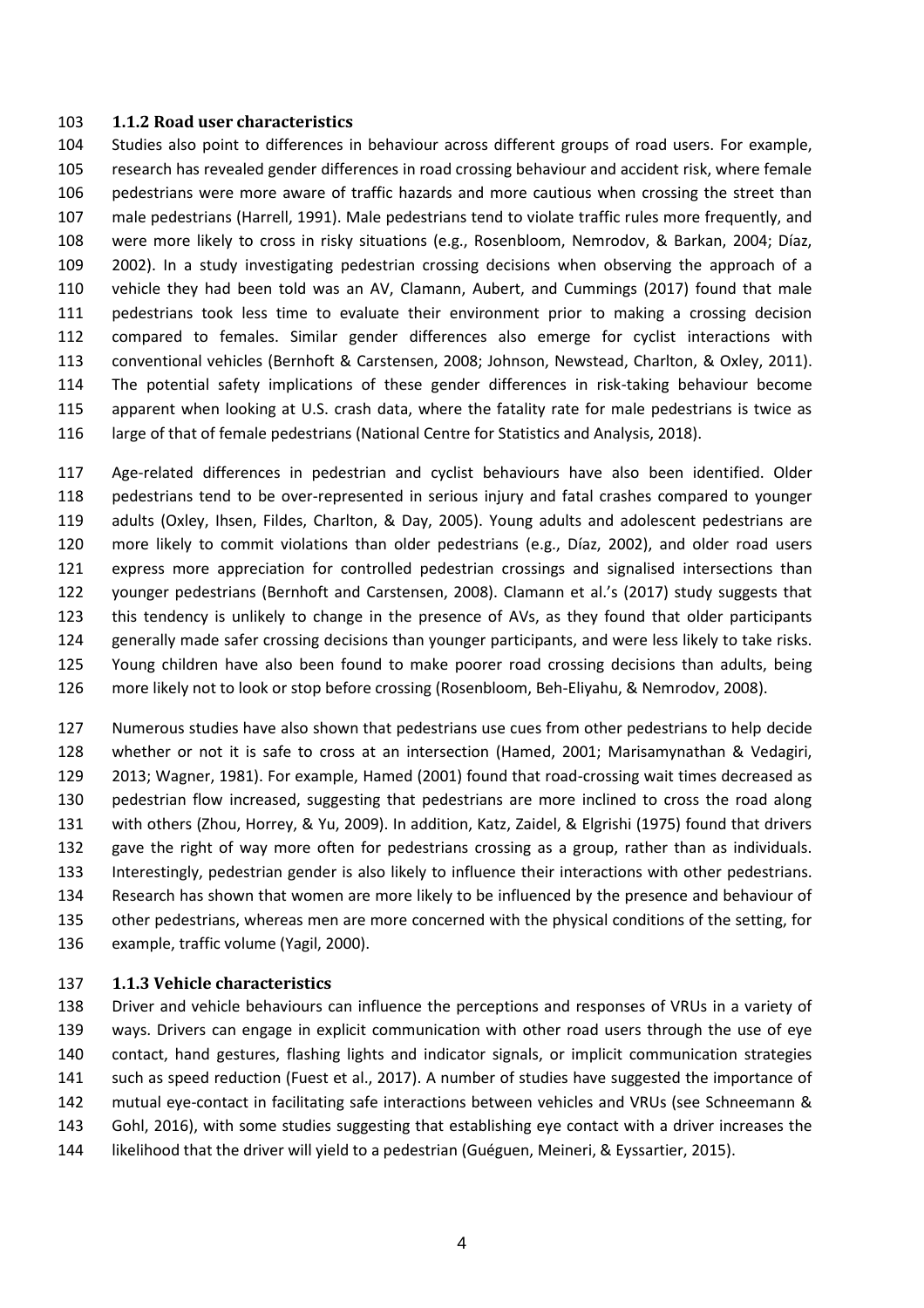145 At greater distances, drivers are more likely to use implicit communication strategies to convey their 146 intent. For example, interview data collected by Sûcha (2014) showed that drivers make use of a 147 variety of techniques to force pedestrians to yield, including refusing to decelerate, speeding up, and 148 driving more in the centre of the road to avoid a pedestrian while not stopping for them. Clamann et 149 al. (2017) suggest that this reliance on implicit modes of communication is unlikely to change with 150 the introduction of AVs. In their study, the authors manipulated the information provided to 151 pedestrians on the front display of a supposedly automated vehicle and found that the majority of 152 participants still relied on the oncoming vehicle's distance and speed to inform their crossing 153 decisions. However, it is important that the information conveyed through implicit cues does not 154 contradict more explicit information. Lagström and Lundgren (2015) conducted a wizard-of-oz study, 155 where they placed a fake steering wheel on the passenger side of a vehicle, and the real steering 156 wheel was hidden from sight. The person sitting in the "driver" seat then engaged in a number of 157 different behaviours, while the vehicle was actually controlled by the person sitting on the 158 passenger side. Results showed that pedestrians were most uncomfortable and less willing to cross 159 if a driver and a vehicle displayed mixed messages – for example if a vehicle slowed down, but the 160 "driver" appeared to be reading a newspaper. Rothenbücher et al. (2016) used a "ghost-driver" 161 methodology to study pedestrian and cyclist interactions with AVs. The "ghost-driver" was a human 162 driver concealed in a car seat costume to create the appearance of a "driverless" vehicle. 163 Pedestrians who encountered the car reported that they saw no driver, but were still able to 164 manage interactions smoothly in most cases, provided the vehicle behaved predictably. This 165 suggests that if pedestrians are not aware that a vehicle is automated they will be confused by any 166 irregular behaviour by a person in the driving seat, or any vehicle behaviour which is inconsistent 167 with their expectations, for example, a vehicle stopping and starting at an intersection 168 (Rothenbücher et al., 2016). As there is no driver on board of the CityMobil2 pods, any unusual 169 behaviour of the vehicles are also likely to cause confusion, and therefore, it is particularly important 170 to understand where these confusing situations might arise.

 Finally, vehicle manufacturers such as Mercedes and Volvo have expressed some concern that 172 obvious indications that a vehicle is operating autonomously may lead to "bullying" or "malicious" behaviour by other road users (Connor, 2016; Mitchell, 2015; Rasouli & Tsotsos, 2019), such as 174 failing to yield right of way to the AV or attempting to "take them on" (Connor, 2016). This type of behaviour may have a negative impact on safety by increasing the risk-taking behaviour of other 176 road users, and could also negatively impact on traffic flow if the AV is forced to stop and start on a regular basis. Thus, in order to ensure that AVs bring the promised safety and efficiency benefits, it is important to gain an understanding of the regularity and nature of this type of behaviour.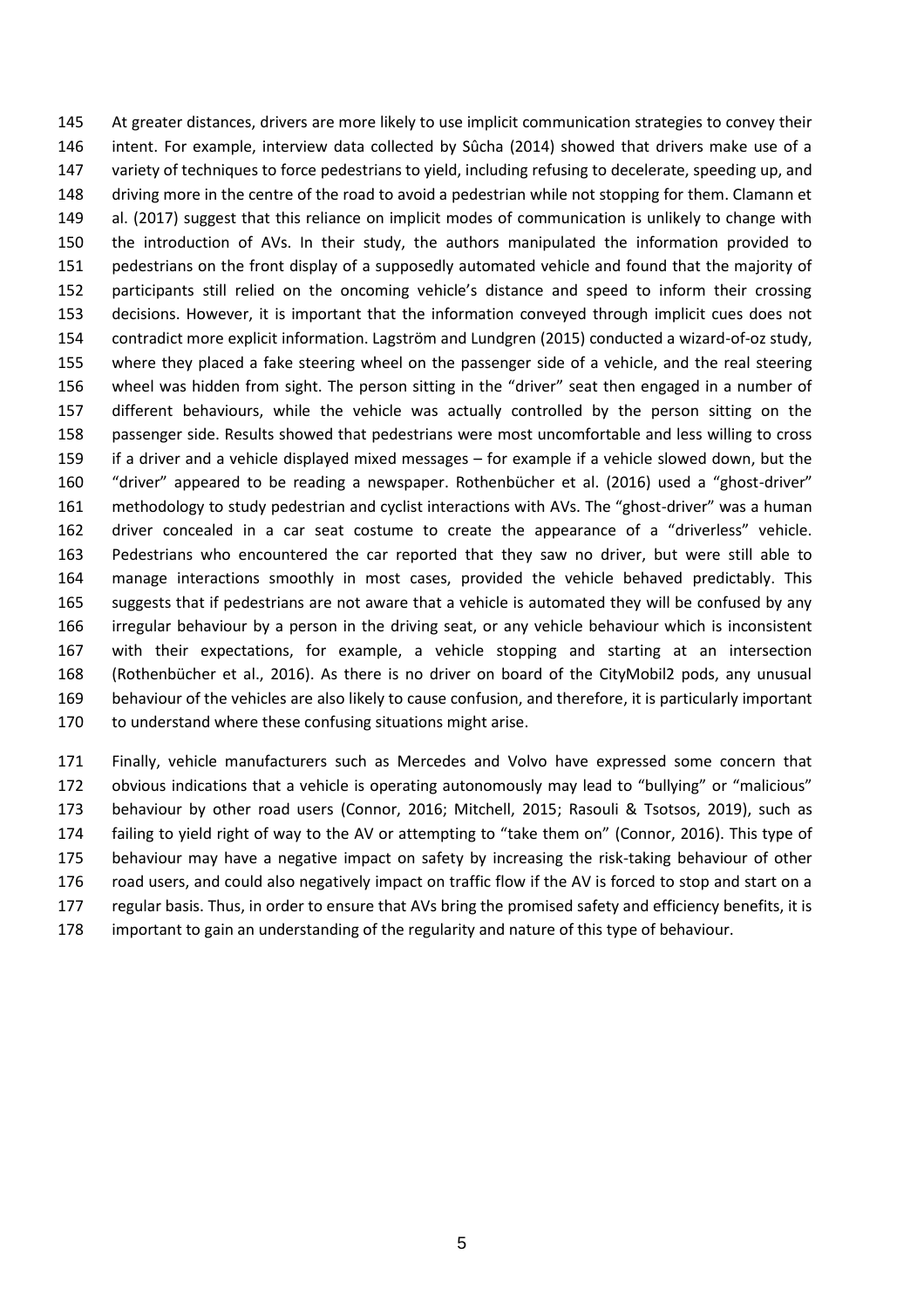# **1.2. Aims and objectives**

 The purpose of the current research was to analyse the video data collected during the CityMobil2 demonstrations, to understand typical interactions between AVs and other road users. This study asked three key questions about the factors influencing the interactions between AVs and other road users:

- 184 1. To what extent do road infrastructure factors impact on the types of interactions arising between AVs and other road users?
- 2. To what extent do the interaction requirements for AVs vary across different road user groups, e.g. pedestrians, cyclists, and other drivers?
- 3. To what extent do the interaction requirements for AVs vary across socio-demographic groups, e.g., age and gender?

<span id="page-6-0"></span> Research has shown differences in risk attitudes, and pedestrian crossing behaviours across different 191 cultures (Nordfjærn, Jørgensen, & Rundmo, 2011; Sueur, Class, Hamm, Meyer, & Pelé, 2013; Rasouli & Tsotsos, 2019). Thus, it is important to understand if it is likely that there will be some cross- cultural differences in the communication requirements between AVs and other road users? For that reason, an investigation of the similarities and differences that emerge between the two demonstration locations (in France and Greece) will be an overarching theme throughout the study. 196 By gaining insights into how the structural differences between the two locations impact on the types of interactions observed, we will be able to gain a deeper understanding of which AV interaction requirements are likely to change according to location characteristics, and which are 199 likely to be more stable across locations and cultures.

# **2. Method**

# <span id="page-6-1"></span>**2.1 Video collection**

 Videos used for the analysis in this paper were recorded at two of the CityMobil2 demonstration 203 sites – Trikala, in Greece, and La Rochelle in France. Six Robosoft shuttles (see [Figure 1\)](#page-1-0) were used in both locations. One of the vehicles was fitted with three VisLab 3DV camera systems supplied by the University of Palma, which recorded images around the vehicle, as illustrated in [Figure 2](#page-6-0) and [Figure](#page-6-1)  [3.](#page-6-1) Information from the cameras was stored in three different external Solid State Drives at a frequency of 2Hz in La Rochelle, and 3Hz in Trikala (see Merat, Louw, Madigan, Dziennus, & Schieben, 2016). Video data was only collected when the appropriate expert personnel and equipment were available, and all of the available data was included in the current analysis.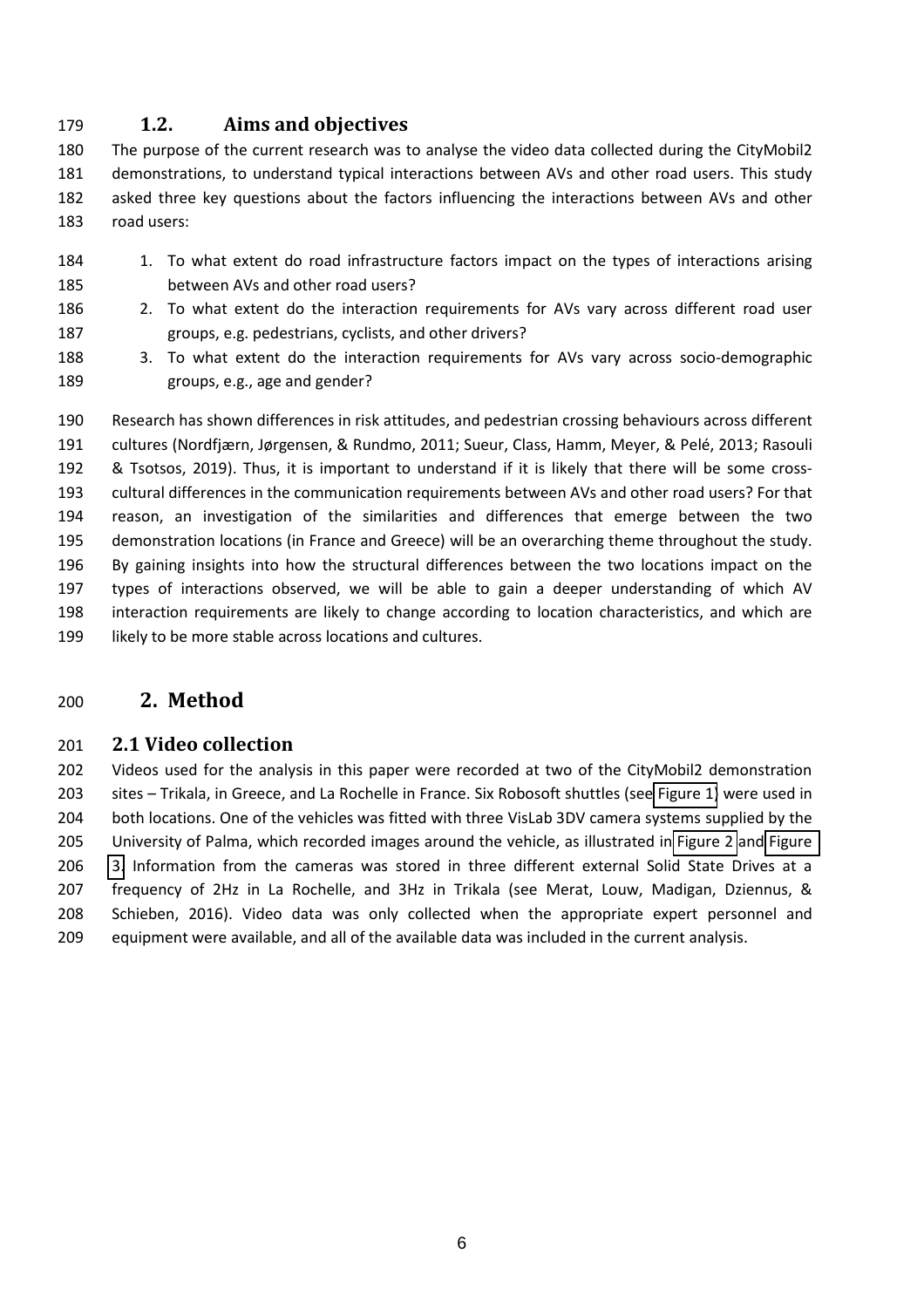

- **Figure 2: Aerial view of the positioning and area covered by the three 3DV cameras**
- 



- 
- **Figure 3: Example of road scene displayed by the three 3DV cameras in Trikala**
- In La Rochelle, the CityMobil2 shuttles operated from November 2014 to April 2015, along a 1.7 km route, which included seven station stops. Nine videos were recorded from La Rochelle between the
- 217 17<sup>th</sup> and 23<sup>rd</sup> March 2015, providing 10 hours and 45 minutes of footage in total.
- In Trikala, the shuttles ran from September 2015 to February 2016, along a 2.5 km route including eight station stops. 24 videos were recorded in Trikala between 21 January and 21 February 2016. In total there was 12 hours and 33 minutes of footage from this location.

# **2.2 Description of locations**

 The characteristics of the road infrastructure differed across the two CityMobil2 demonstration 223 sites. In Trikala, the "normal route" used by the AV (see [Table 1\)](#page-8-0) consisted of a demarcated, dedicated lane, segregated from the rest of the vehicular, cyclist, and pedestrian traffic. Much of this area had previously been allocated as 800 parking spaces, and there were times when the AV had to move around a parked vehicle. The trial involved the installation of a control centre, road segregation equipment, road signage, and new traffic lights (Raptis, 2016). There were two areas 228 where the AV travelled in a shared space; one where it moved through an off-road area with pedestrians and cyclists, and another area where it entered the same stream as vehicular traffic on the approach to a set of traffic lights. In a number of areas, the traffic alongside the AV was moving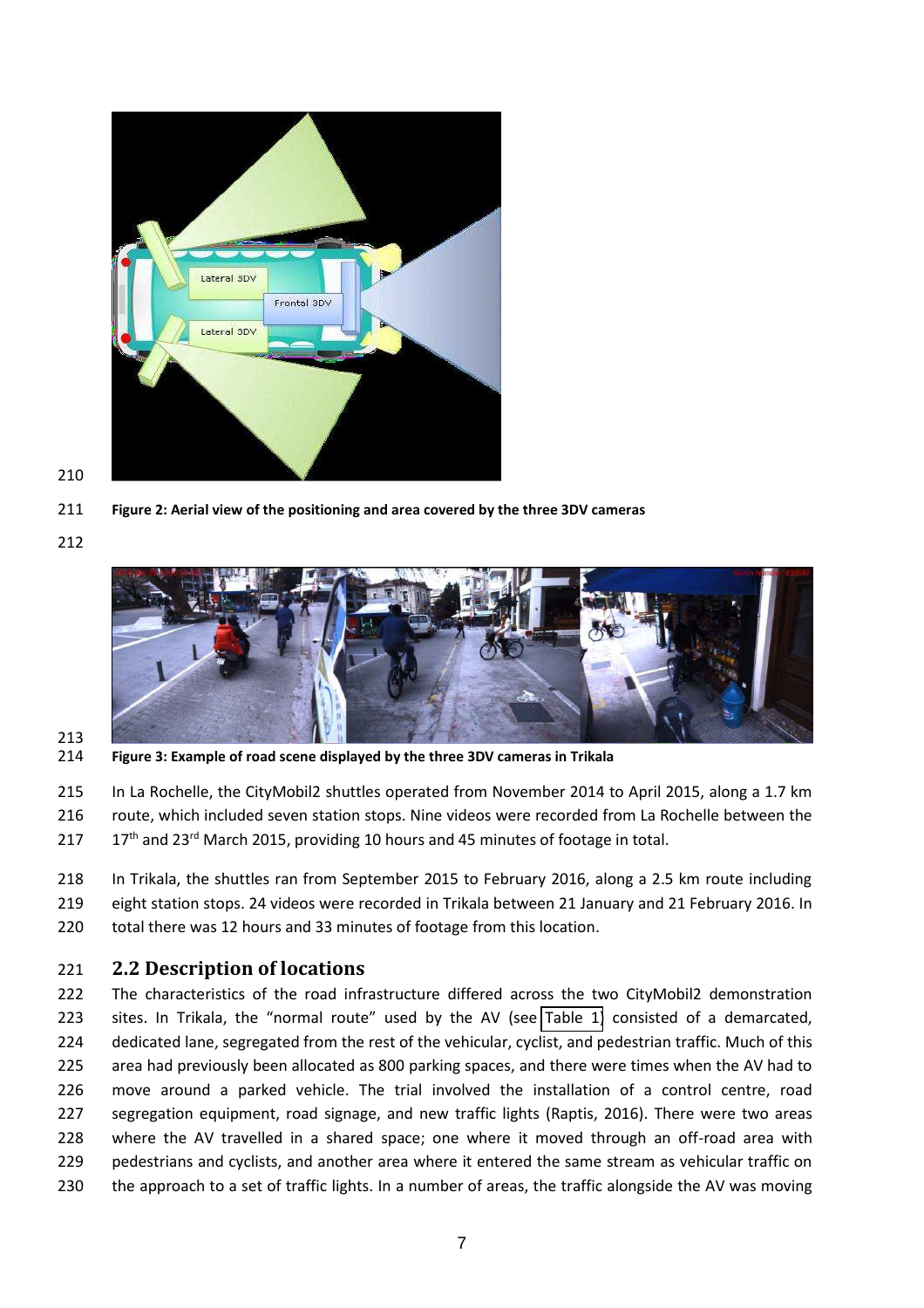231 on a one-way street, and there was not much space between the AV and other vehicles. The AV was given priority at all intersections, and did not have to obey traffic lights. The majority of the route (see [Figure 6\)](#page-17-0) was located in a busy town centre, in an area surrounded by shops and offices.

234 In La Rochelle the "normal route" consisted of a wide shared space, in which other vehicles, pedestrians and cyclists were also moving freely. The trial involved the installation of new traffic lights, which were designed to change upon the approach of the AV, along with new signage highlighting the AV route (Graindorge et al., 2013). There were two narrow parts to the route, one along a one-way street, and one crossing a one-way bridge which had a segregated lane for pedestrians and cyclists. The route encountered 2 small roundabouts, with the AV taking the first exit in each case. The route used was not a circular loop (see [Figure 7\)](#page-18-0), which meant that the AV travelled in both directions, and on some occasions encountered a manually controlled vehicle on the one-way section of the route. The majority of the La Rochelle route was located in a busy town centre area, surrounded by tourist attractions and restaurants.

# <span id="page-8-0"></span>**2.3 Video coding and analysis**

 Computer vision scientists have made use of numerous automated tracking techniques to analyse 246 and code videos of traffic movement, using techniques such as multiple object tracking (Luo, Xing, Zhang, Zhao, & Kim, 2014). The tracking of pedestrians and other vulnerable road users can cause particular challenges due to their varied appearance, intertwined movement paths, and less 249 organised traffic structure (Gerónimo, López, Sappa, & Graf, 2010). Therefore, the current research made use of both manual and automated video analysis techniques to identify the road infrastructure and road user factors which influence AV interactions with other road users. The main objective of the manual video coding analysis was to derive the most commonly occurring factors influencing the interaction between the AVs and other traffic participants. The focus of the analysis was on providing qualitative descriptions of the typical interactions of these AVs, to ensure that all potential interaction scenarios were captured from the data. This analysis can aid the development of computer-based algorithms, by defining the types of interaction which need to be captured. The automated video analysis was used to provide some additional quantitative metrics (i.e. vehicle speed, pedestrian density, and time to collision measurements) to complement the observations from the manual analysis.

# **2.3.1 Manual video coding procedure**

 The first two videos in both La Rochelle and Trikala were selected for the initial identification of video coding categories. These two videos were initially watched separately by three human factors specialists, who coded every situation they believed constituted an interaction. For the analysis, an interaction scenario was defined as *situations where road users adapt their behaviour ahead of a "conflicting zone"*, leaving time and space for fluid movement with other users (Cloutier, Lachapelle, Amours-Ouellet, Bergeron, Lord, and Torres, 2017, p.37). This was operationalised as any situation in 267 which another road user entered the AV's path at a distance of no greater than 5 metres, or changed their behaviour in relation to the AV by altering their movement trajectory or coming to a stop. The 5 metres distance was subjectively rated by the coders, which meant that there was some margin of error. Previous research using the Swedish Traffic Conflict Technique has shown that observers can make satisfactory estimates of speed and time variables (incorporating distance) (Svensson, 1998). 272 The criticality of each interaction was also subjectively evaluated by the coder, based on the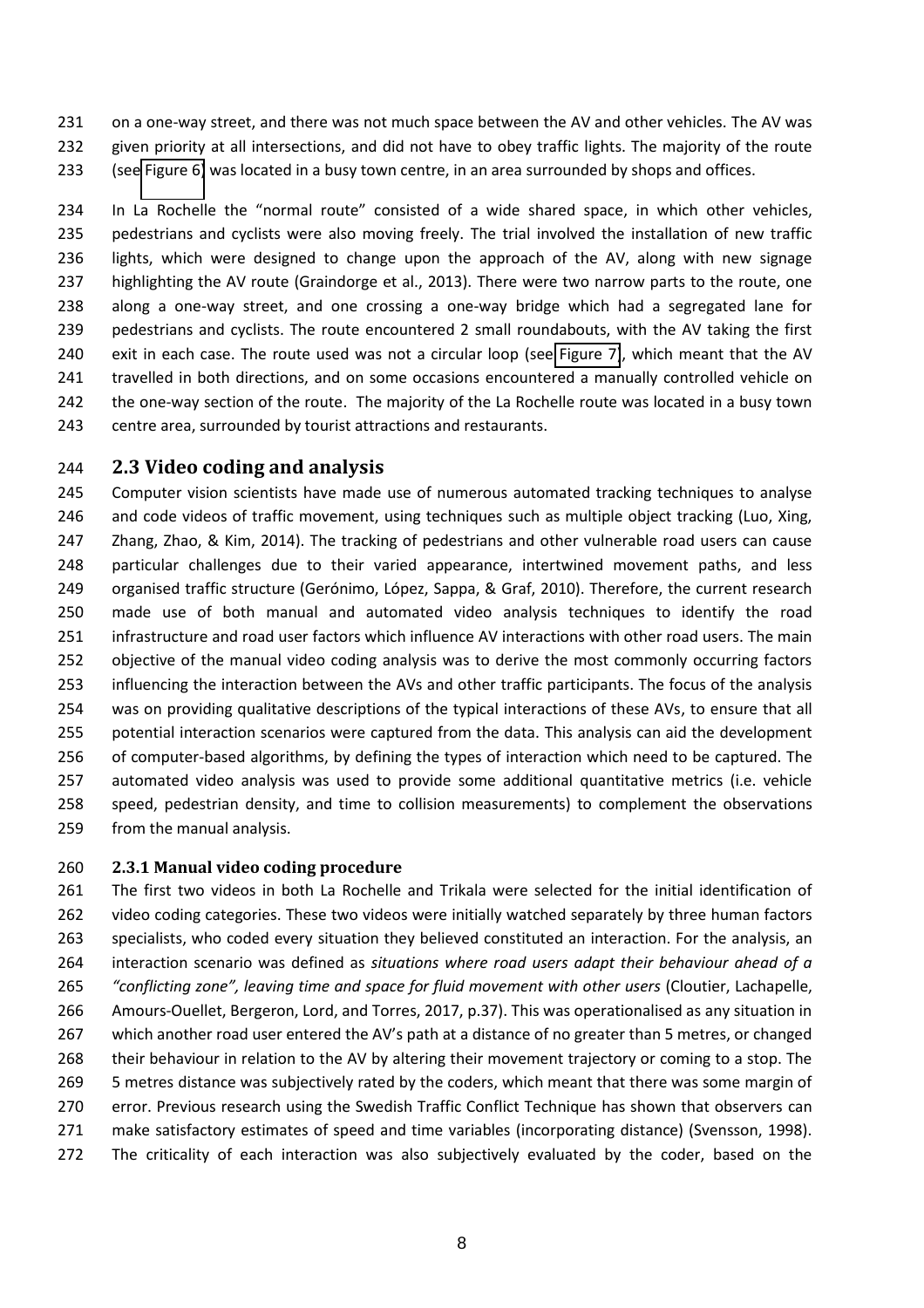273 potential for a collision to occur. Incidents defined as highly critical involved near-miss events, where 274 a collision was narrowly avoided.

<span id="page-9-0"></span> The coders then watched the videos as a group, discussing each of the categorised interactions in detail to ensure that there was agreement on the types of situations which qualified as interaction scenarios. From this discussion, six main interaction scenarios were identified, with 25 subcategories. The features of each of these interaction scenarios were categorised using a comprehensive list of environmental and road user factors, including information about the road infrastructure, the surrounding environment, the prevailing weather, time of day variables, and road user characteristics. The current paper focuses on road infrastructure, road user type, and pedestrian demographic information. The specific sub-categories for these variables are shown in [Table 1.](#page-8-0) Vehicle speed and pedestrian density were objectively measured using the automated video analysis techniques described in Section 2.3.2.

| <b>Contextual Factors</b>    | <b>Categories</b>                         |  |  |  |  |  |
|------------------------------|-------------------------------------------|--|--|--|--|--|
|                              | Normal route                              |  |  |  |  |  |
|                              | Intersection                              |  |  |  |  |  |
|                              | Zebra crossing                            |  |  |  |  |  |
|                              | <b>Traffic Lights</b>                     |  |  |  |  |  |
| Road Infrastructure          | Curve / bend                              |  |  |  |  |  |
|                              | At or near an AV stop                     |  |  |  |  |  |
|                              | Narrow road                               |  |  |  |  |  |
|                              | Roundabout                                |  |  |  |  |  |
|                              | Pedestrian area (Trikala only)            |  |  |  |  |  |
|                              | 2-lanes / 2-directions (La Rochelle only) |  |  |  |  |  |
|                              | Pedestrian                                |  |  |  |  |  |
|                              | Cyclist                                   |  |  |  |  |  |
| Type of road user            | Car Driver                                |  |  |  |  |  |
|                              | Powered 2 Wheeler                         |  |  |  |  |  |
|                              | Van /Truck / Bus                          |  |  |  |  |  |
|                              | Male                                      |  |  |  |  |  |
| Gender                       | Female                                    |  |  |  |  |  |
|                              | Unknown                                   |  |  |  |  |  |
|                              | Child (<13 years)                         |  |  |  |  |  |
|                              | Teenager $(13 - 18$ years)                |  |  |  |  |  |
|                              | Young Adult (18 - 35 years)               |  |  |  |  |  |
| Age Group                    | Middle-aged adult (35 - 55 years)         |  |  |  |  |  |
|                              | Older adult (>55 years)                   |  |  |  |  |  |
|                              | Unknown                                   |  |  |  |  |  |
| Presence of other road users | Group $(>1)$                              |  |  |  |  |  |
|                              | Individual (1)                            |  |  |  |  |  |
|                              |                                           |  |  |  |  |  |

285 **Table 1: Contextual factors influencing the interactions of AVs and other Road Users** 

286

 The remaining videos were then divided between two trained coders, who were given a detailed description and examples of each of the interaction categories. These coders watched each video in its entirety, pausing the video when any interaction scenario was identified, noting the type of interaction scenario, and categorising the contextual factors (road, user, and vehicle factors) which contributed to the scenario. In some cases, this required the creation of additional interaction categories to describe newly identified situations. These new categories were shared between the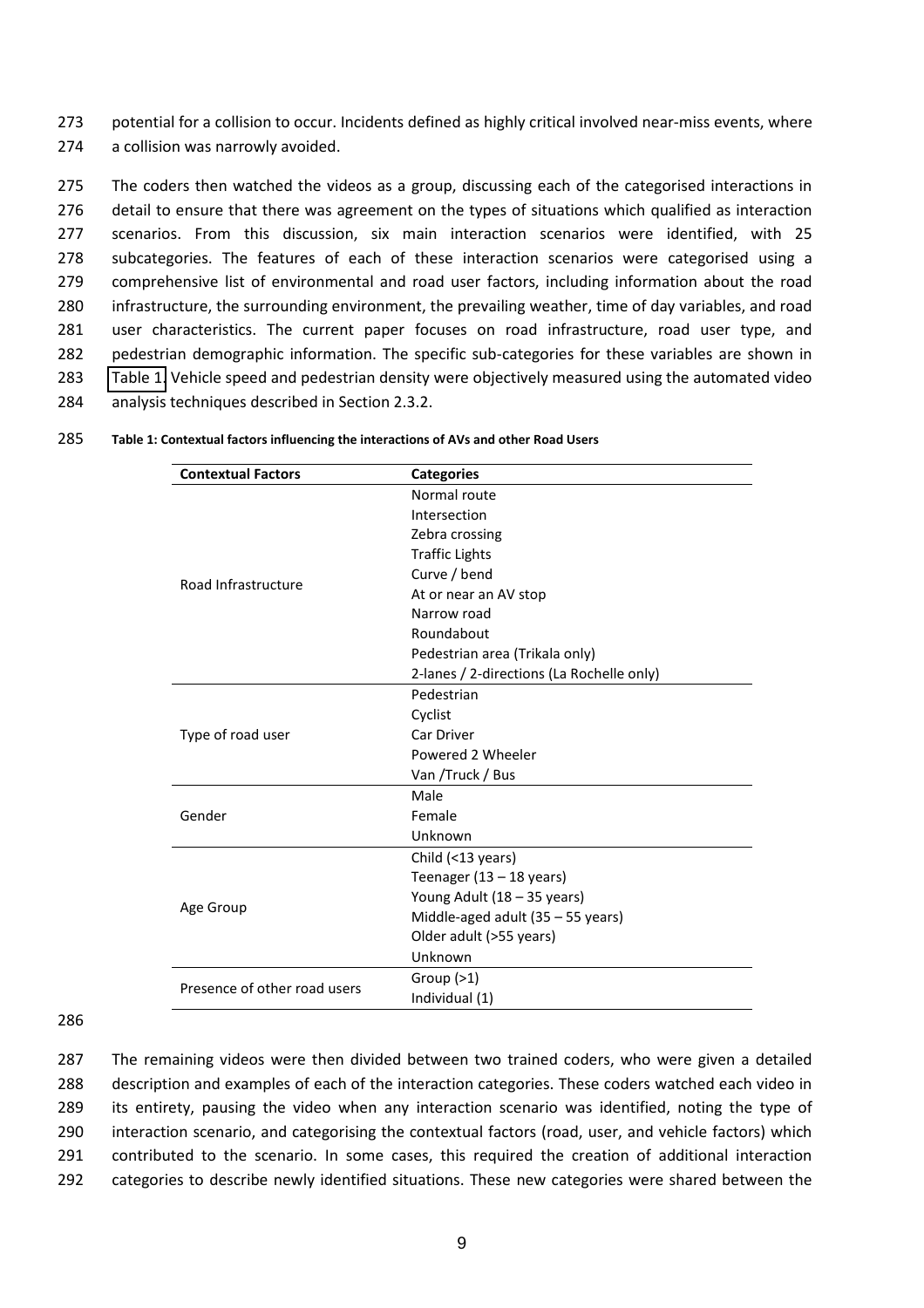coders, and all coding was independently checked by a third coder to ensure inter-rater reliability and coding consistency. As more videos were watched and a deeper understanding of typical interactions emerged, some of the initial coding categories were amalgamated, and some new overarching categories were created. This led to a total of five overarching interaction types, with 15 subcategories (see [Table 2\)](#page-9-0). Where disagreements or uncertainty in coding arose, the interactions were discussed by all three coders until a consensus was reached.

| 299 |  |  | Table 2: Description of interaction scenarios and sub-categories |
|-----|--|--|------------------------------------------------------------------|
|-----|--|--|------------------------------------------------------------------|

| <b>Interaction type</b>                                   | Sub-categories                                                                                                   |
|-----------------------------------------------------------|------------------------------------------------------------------------------------------------------------------|
|                                                           | (i) Another road user increases his/her speed to cross in front<br>of the AV (looks at AV).                      |
| 1. Traffic participant crosses in front of the            | (ii) Another road user increases his/her speed to cross in front<br>of the AV (does not look at AV).             |
| AV                                                        | (iii) Another road user maintains constant speed while crossing<br>in front of the AV (looks at AV).             |
|                                                           | (iv) Another road user maintains constant speed while crossing<br>in front of the AV (does not look at AV).      |
|                                                           | (i) Another road user travels in the same lane as the AV,<br>moving in the same direction (right side).          |
| 2. Traffic participant passes alongside of the            | (ii) Another road user travels in the same lane as the AV,<br>moving in the opposite direction (right side).     |
| AV                                                        | (iii) Another road travels in the same lane as the AV, moving in<br>the same direction (left side).              |
|                                                           | (iv) Another road travels in the same lane as the AV, moving in<br>the opposite direction (left side).           |
| 3. Traffic participant changes trajectory of              | (i) Another road user changes the trajectory of their movement<br>by stepping into and then back out of AV path. |
| movement                                                  | (ii) Another road user changes the trajectory of their<br>movement by swerving to move out of the AV path.       |
|                                                           | (i) Another road user stops in order to let the AV pass,<br>although the road user had priority.                 |
| 4. Traffic participant stops to let AV pass<br>(or cross) | (ii) Another road user stops in order to let the AV pass in a<br>situation where the AV had priority.            |
|                                                           | (iii) Another road user stops in order to let the AV pass in a<br>situation of unclear priority.                 |
|                                                           | (i) Another road user tests the AV by stepping into its path.                                                    |
| 5. Traffic participant "tests" the AV                     | (ii) Another road user tests the AV by stepping out of its path<br>at the last moment.                           |

<sup>300</sup>

301 Due to the small number of cases falling into some of the subcategories, only the five overarching 302 interaction categories were included in the analyses. In addition, some of the road infrastructure 303 characteristics were coded in too few scenarios to enable interpretation and therefore only the main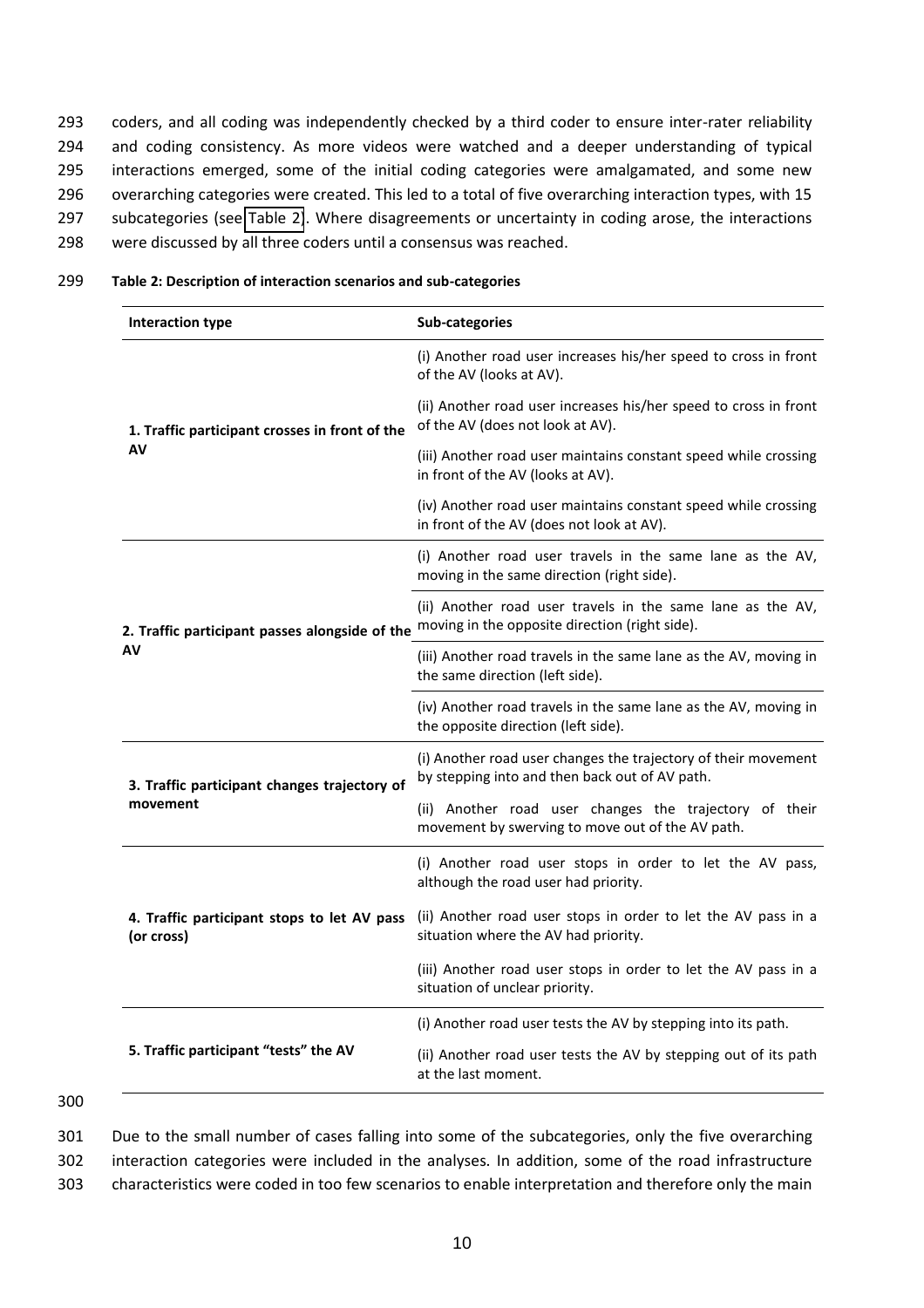factors outlined in [Table 1](#page-8-0) were included in the analysis (e.g. one interaction took place at a taxi stand).

 In Trikala, 331 interactions were coded across over 12 hours of footage. Of these, a total of 271 interactions fitted into one of the categories outlined in [Table 2,](#page-9-0) and contained some of the contextual factors outlined in [Table 1.](#page-8-0) In La Rochelle, 302 interaction scenarios were coded across over 10 hours of video, with 245 fitting into the categories outlined in [Table 1](#page-8-0) an[d Table 2.](#page-9-0) Examples of the types of rare or one-off situations which did not fit the categories include situations where another road user interacted with a static AV; situations where another road user, e.g. a parked car, blocked the AV path; situations where the AV stopped unnecessarily or for no apparent reason; and situations where another road user was approaching the AV to talk to somebody (most likely the operator) on board.

#### *2.3.1.1 Data analysis*

 Evaluations of the associations between the road infrastructure and road user factors [\(Table 1\)](#page-8-0) and the interaction categories [\(Table 2\)](#page-9-0) were conducted using Chi-Square analyses, which measure the divergence of the observed data points from the values expected under the null hypothesis of no 319 association, and Fisher's exact tests (for small samples), which allow an examination of the significance of an association between two categorical variables. Adjusted Standardized Residuals (ASR) were used to test the strength of the difference between observed and expected values in 322 situations when a cross-tabulation result is larger than a  $2 \times 2$  contingency table. This analysis enabled us to take account of the fact that the numbers in each group may not have been equal. ASR values of 2 or greater indicated a lack of fit of the null hypothesis in a given cell (Sharpe, 2015). Statistical analyses were completed using IBM SPSS v21.

## **2.3.2 Automated video coding**

<span id="page-11-0"></span> The second part of the data-analysis focused on the use of automated video analysis techniques to provide quantitative support for the manual observations, by examining the travelling speed of the AV, the pedestrian density along the route, and time to collision values for critical events. Videos 330 from the centre cameras (see [Figure 3\)](#page-6-1) were post-processed offline. The vehicle's location and heading at each frame was inferred using a Dynamic Time Warp algorithm, which measures the similarity between two time-based sequences which may vary in speed (e.g. allowing a comparison of vehicles which may not have been travelling at the same speed), to align Scale Invariant Feature Transform (SIFT), or features detected within each frame of the video (Rao, Gritai, & Shah, 2003). In other words, the descriptive features of each frame in the reference video were compared to each new video to establish the frame location it was most similar to. Vehicle speed was computed at each video frame, using the location estimates obtained from the video alignment. The route was then reduced to a 1m square grid, and the mean speed in each box of the grid was computed for a sample of one in ten frames (to save on computation). These tools were selected as they provide standardised and easy to implement methods for general sequence alignment. A visual inspection of the data provided by the Dynamic Time Warp suggested that it provided similar accuracy and detail to more complicated models.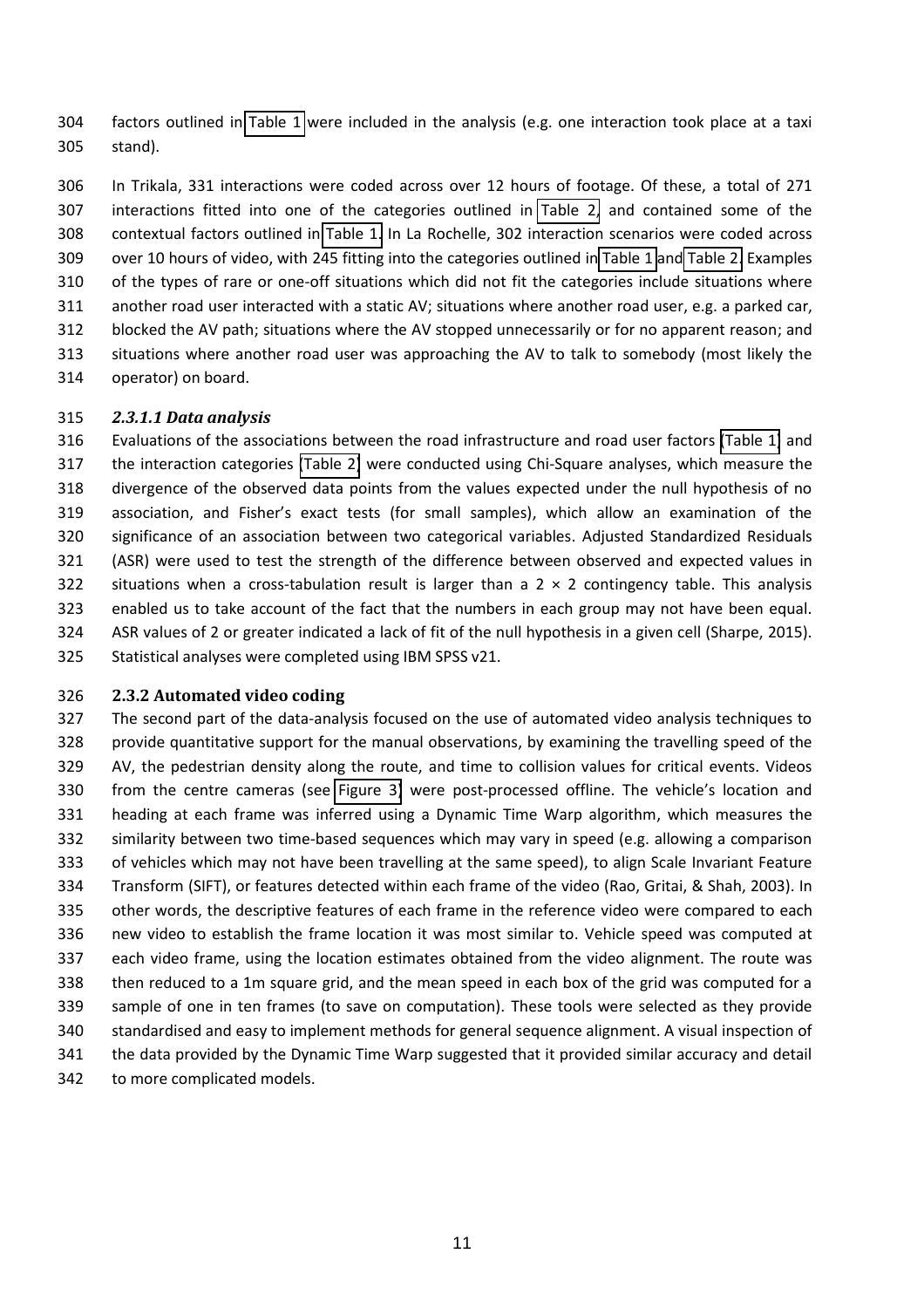# **3. Results**

# **3.1 Manual analysis: Overall pattern of interaction scenarios**

 The total number of interactions falling into each overarching interaction category across the two locations was calculated from the manual video coding (see [Figure 4\)](#page-11-0). The top three interaction types were almost the same in both locations, although there were some differences. The most commonly occurring category in Trikala was a road user crossing ahead of the AV (N=125). Although 349 this type of interaction happened significantly more often in Trikala than La Rochelle  $(\chi^2 = 25.15,$  df=1, p<0.001), it still represented almost 25% of the interactions identified in La Rochelle (N=61). The most commonly occurring interaction category in La Rochelle was a road user passing alongside the AV (N=140). This type of interaction arose significantly more often in La Rochelle than in Trikala ( $\chi^2$ =34.77, df=1, p<0.001), but was also one of the most commonly identified interactions in Trikala (N=85).

 To understand whether the presence of an AV had any effect on how other road users moved 356 through the environment, an analysis of changes in other road users' trajectories was conducted. This category was identified 36 times in Trikala, and 27 times in La Rochelle, with no significant 358 differences between the two locations ( $\chi^2$ =0.62, df=1, p = 0.43). Finally, there was no significant difference between the two locations in terms of the number of observations of other road users 360 stopping to give priority to the AV ( $\chi^2$ =0.77, df=1, p = 0.38), with this category occurring 22 times in Trikala and 15 times in La Rochelle. It is interesting to note that, across the two locations, only 5 362 interactions involved a pedestrian or cyclist "testing" the vehicle.

<span id="page-12-0"></span>

**Figure 4: Percentage of interactions falling into each of the categories in Trikala and La Rochelle** 

 [Figure 5](#page-12-0) shows the age range of the individuals involved in interactions with the AV, for both La Rochelle and Trikala. The evaluation of age was based on subjective judgement (e.g. Harrell, 1991; Harvard & Willis, 2012). Although there may be flaws in this method regarding differentiating between people who are close in age, it enables a descriptive overview of differences arising between younger and older age groups. Across both locations, the majority of interactions involved young adults (aged 18-35 years) and middle-aged adults (aged 35-55 years). Overall, more males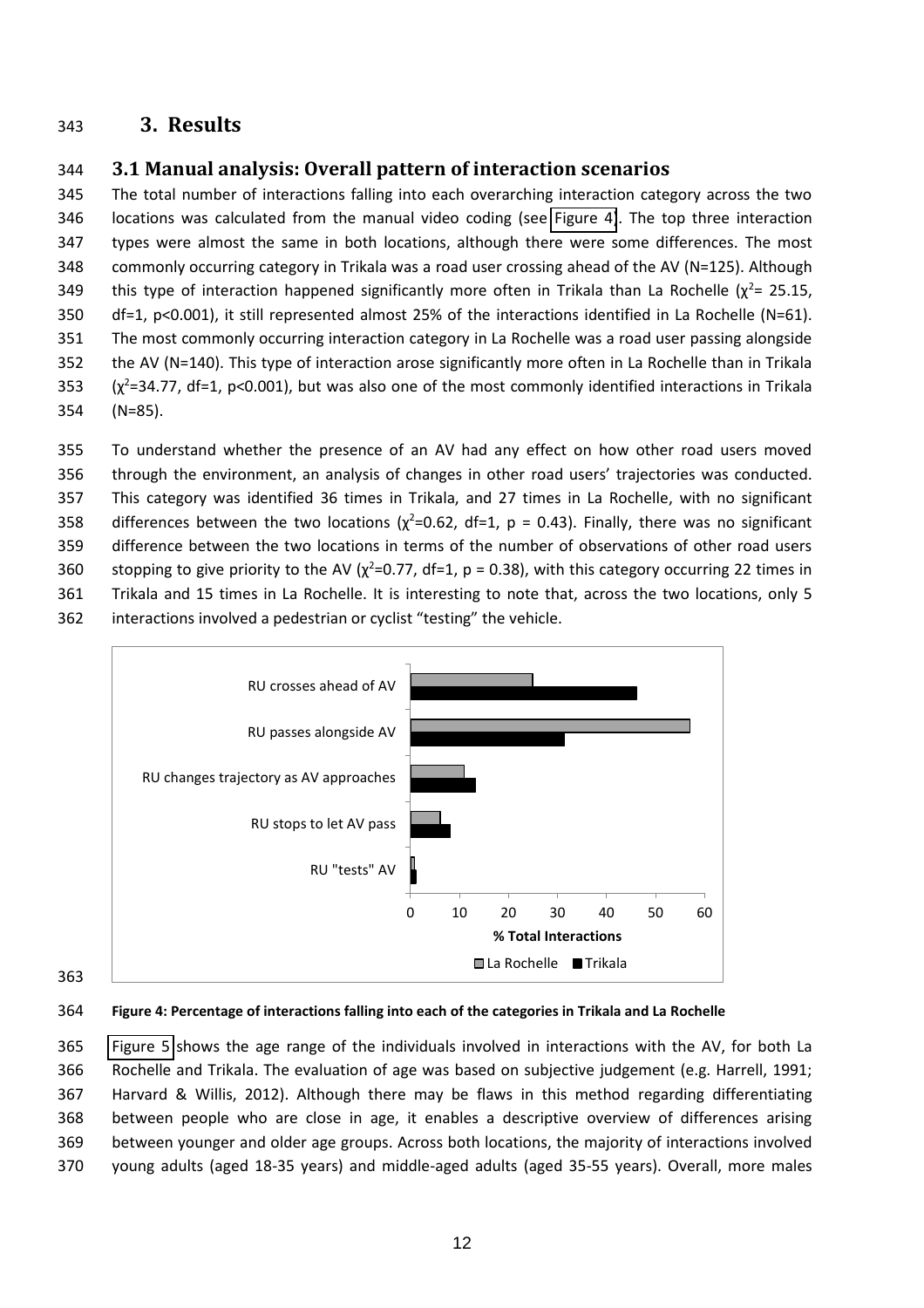- <span id="page-13-0"></span>371 were identified as having interactions with the AVs in both Trikala (69.7% Male, 26.9% Female) and
- 372 La Rochelle (62.4% Male, 34.7% Female). However, it was not possible to identify gender and age in
- 373 every interaction.



374

375 **Figure 5: Proportion of people from each age group involved in interactions in Trikala (left) and La Rochelle**  376 **(right)** 

# 377 **3.2 Manual Analysis: Impact of contextual variables on interaction**  378 **scenarios**

 The following sections contain analyses which attempt to understand how road user behaviour and interaction with the AV was influenced by the road infrastructure, or user demographic factors. This analysis is based on the manual coding of the videos. For variables with two categories, chi square 382 tests of associations were conducted, while for variables with three or more categories, Fisher's exact tests were used to provide more stringent criteria, given the small cell-count sizes for some of the variables (Sharpe, 2015).

## 385 **3.2.1 Impact of Road Infrastructure**

 [Table 3](#page-13-0) provides a breakdown of the number of observed interactions in each type of road infrastructure, for the two locations. Due to the nature of the coding process, some road infrastructure categories were difficult to identify. Therefore, the analyses outlined below are based on 248 observations of a possible 271 in Trikala, and 217 of a possible 245 in La Rochelle.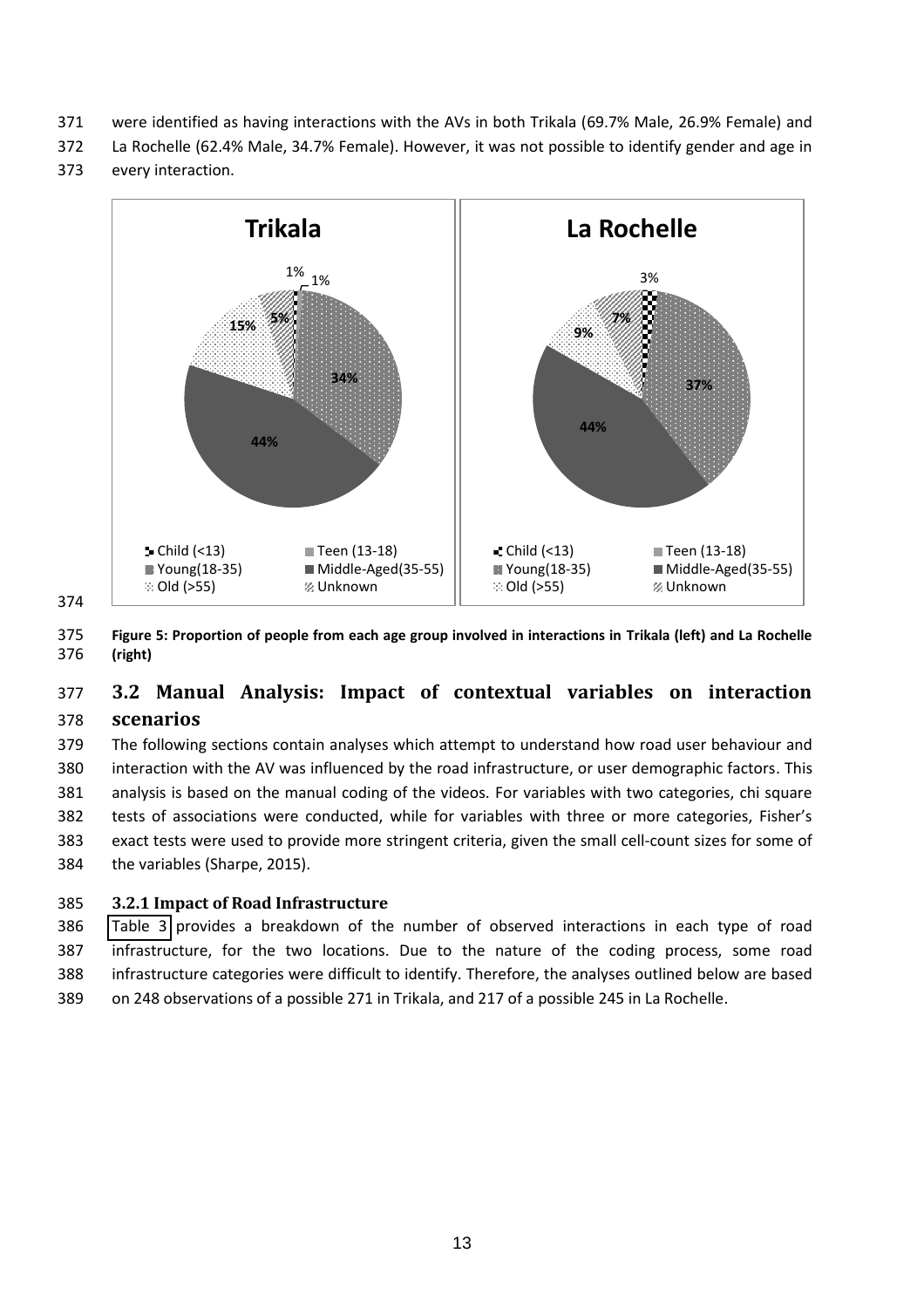**Table 3: Results of chi-square analyses examining associations between road infrastructure present and**

**observed road users' behaviours in Trikala (Tr) and La Rochelle (LR). (Numbers marked in bold represent** 

<span id="page-14-0"></span>

|               | Location |     | RU crossing ahead of<br>AV |            |     | <b>RU Passing Alongside</b><br>the AV |        |     | <b>RU Changes Trajectory</b><br>in Presence of the AV |        |                   | <b>RU Stops to Give</b><br>Priority to AV |            |  |
|---------------|----------|-----|----------------------------|------------|-----|---------------------------------------|--------|-----|-------------------------------------------------------|--------|-------------------|-------------------------------------------|------------|--|
|               |          |     | Observed Expected          | <b>ASR</b> |     | Observed Expected                     | ASR    |     | Observed Expected                                     | ASR.   | Observed Expected |                                           | <b>ASR</b> |  |
| <b>Normal</b> | Τг       | 39  | 47.9                       | -2.3       | 38  | 34.9                                  | 0.8    | 24  | 13.8                                                  | 3.9    | 3                 | 9.1                                       | $-2.8$     |  |
| Route         | LR       | 21  | 19                         | 0.7        | 40  | 41.5                                  | $-0.4$ | 8   | 8.6                                                   | $-0.3$ | 5                 | 5.2                                       | $-0.1$     |  |
| Intersection  | Τг       | 46  | 34                         | 3.3        | 20  | 24.8                                  | $-1.4$ | 2   | 9.8                                                   | 3.2    | 8                 | 6.4                                       | 0.8        |  |
|               | LR       | 12  | 8.9                        | 1.3        | 14  | 19.4                                  | -2.0   |     | 4                                                     | $-1.2$ |                   | 2.4                                       | 3.3        |  |
| Zebra         | Tг       | 22  | 15.7                       | 2.3        | 2   | 11.4                                  | -3.7   | 2   | 4.5                                                   | $-1.4$ | 9                 | 3                                         | 4.0        |  |
| Crossing      | LR       | ο   | 0                          | 0          | 0   | 0                                     | 0.0    | ۵   | Ω                                                     | 0.0    | 0                 | 0                                         | 0.0        |  |
| At or near    | Tг       | З   | 4                          | $-0.7$     | 5   | 2.9                                   | 1.5    |     | $1.2^{\circ}$                                         | $-0.2$ | O                 | 0.8                                       | $-0.9$     |  |
| AV stop       | LR       | 5   |                            | 2.5        | 3   | 4.4                                   | $-1.0$ | 0   | 0.9                                                   | $-1.0$ | 0                 | 0.6                                       | $-0.8$     |  |
| Narrow path   | Tг       |     | 9.4                        | 3.9        | 16  | 6.9                                   | 4.4    | 3   | 2.7                                                   | 0.2    |                   | 1.8                                       | $-0.6$     |  |
|               | LR       | 13  | 20.8                       | -2.5       | 56  | 45.3                                  | 3.0    | 11  | 9.4                                                   | 0.7    | 2                 | 5.7                                       | -2.0       |  |
| Roundabout    | Τг       | n/a | n/a                        | n/a        | n/a | n/a                                   | n/a    | n/a | n/a                                                   | n/a    | n/a               | n/a                                       | n/a        |  |
|               | LR       |     | 1.8                        | $-0.7$     | 6   | 3.9                                   | 1.6    | 0   | 0.8                                                   | -1.0   | 0                 | 0.5                                       | $-0.7$     |  |
| Wide Road:    | Τг       | n/a | n/a                        | n/a        | n/a | n/a                                   | n/a    | n/a | n/a                                                   | n/a    | n/a               | n/a                                       | n/a        |  |
| 2-lanes       | LR       |     | 2.5                        | 0.3        |     | 5.5                                   | -2.9   | 4   | 2. ا                                                  | 2.9    |                   | 0.7                                       | 0.4        |  |

**cases where the ASR value was greater than 2).** 

394 As outlined in [Table 3,](#page-13-0) the impact of road infrastructure on road users' behaviours was quite similar across the two locations. In both locations there was a significant association between the type of road infrastructure present, and the likelihood of a road user passing alongside the AV (Trikala: 397 Fisher's exact = 34.39, df = 4, p<0.001; La Rochelle: Fisher's exact = 20.87, df = 5, p<0.001). Road users travelled closely alongside the AV significantly more often when the path was narrow, while they were significantly less likely to do so near road crossing infrastructure such as zebra crossings or intersections.

 Similarly, there was a significant relationship between the type of road infrastructure, and the 402 likelihood of a road user crossing ahead of the AV in both locations (Trikala: Fisher's Exact = 31.35, df  $403 = 4$ , p<0.001; La Rochelle: Fisher's Exact = 11.59, df = 5, p = 0.03). This type of interaction happened significantly more often than expected in Trikala when there was supporting road infrastructure, for example at an intersection or a zebra crossing. It was more likely to occur at, or near, an AV stop in La Rochelle, where the AV was likely to be travelling particularly slowly. For both locations, this behaviour was significantly less likely to occur on a narrow part of the route.

 For both locations, a significant association also emerged between road infrastructure and the 409 interaction category of a road user stopping to give priority to an AV (Trikala: Fisher's exact=15.70, p 410 = 0.002; La Rochelle: Fisher's Exact = 10.32, df = 5, p = 0.04). In Trikala, this happened significantly more often than expected at a zebra crossing, where the pedestrian should have had priority, whereas in La Rochelle this behaviour happened significantly more often than expected at an intersection.

 While there was a significant association between the road infrastructure present and observations 415 of road users changing trajectory in Trikala (Fisher's Exact = 18.06, df = 4,  $p = 0.001$ ), there was no 416 significant association in La Rochelle (Fisher's Exact = 8.00, df = 5,  $p = 0.11$ ). This type of interaction arose more often than expected on a normal part of the route in Trikala. An examination of the adjusted residuals suggests that road users were somewhat more likely to change their trajectory on 419 the wide part of the road compared to other areas in La Rochelle, suggesting that when there is space to do so, other road users will move away from the AV.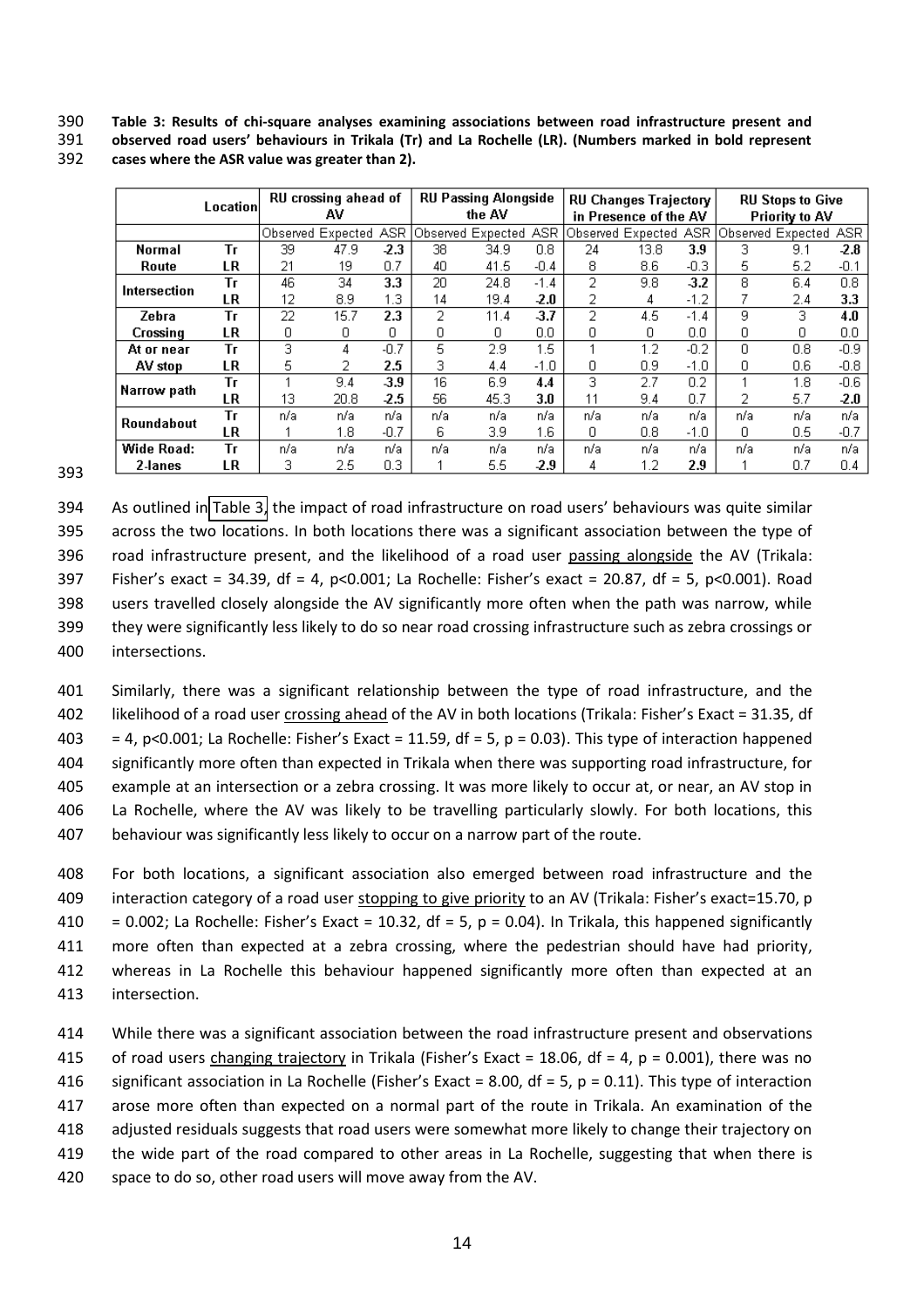#### **3.2.2 Impact of type of Road User**

<span id="page-15-0"></span> [Table 4](#page-14-0) provides a breakdown of the road users involved in specific interactions for the two locations. As with the previous analyses, there were some missing data points, thus the analyses below are based on 270 observations of a possible 271 in Trikala, and 243 of a possible 245 in La Rochelle.

# **Table 4: Results of tests of association between type of road user and observed road user behaviours in**

 **Trikala (Tr) and La Rochelle (LR). (Numbers marked in bold represent cases where the ASR value was greater than 2).**

|                   | Location |    | RU crossing ahead of  |                  |        | <b>RU Passing Alongside</b> |        |                       | <b>RU Changes Trajectory</b>                   |        |                       | <b>RU Stops to Give</b> |        |
|-------------------|----------|----|-----------------------|------------------|--------|-----------------------------|--------|-----------------------|------------------------------------------------|--------|-----------------------|-------------------------|--------|
|                   |          | AV |                       |                  | the AV |                             |        | in Presence of the AV |                                                |        | <b>Priority to AV</b> |                         |        |
|                   |          |    | Observed Expected ASR |                  |        | Observed Expected ASR.      |        |                       | Observed Expected  ASR  Observed Expected  ASR |        |                       |                         |        |
| Pedestrian        | Тr       | 94 | 75.3                  | 4.7              | 27     | 51.6                        | -6.6   | 23                    | 21.9                                           | 0.4    | 17                    | 13.4                    |        |
|                   | LR       | 49 | 46.2                  | 1.0              | 100    | 107                         | $-2.1$ | 23                    | 20.8                                           | 1.1    | 13                    | 11.5                    | 0.9    |
| Cyclist           | Тr       | 21 | 38.1                  | 4.5              | 48     | 26.1                        | 6.2    | 10                    | 11.1                                           | $-0.4$ | 4                     | 6.8                     | $-1.3$ |
|                   | LR       | 10 | 12.1                  | $-0.8$           | 37     | 28                          | 2.9    |                       | 5.4                                            | -2.3   |                       | 3                       | $-1.3$ |
| <b>Car Driver</b> | Тr       |    | 1.8                   | 0.2 <sub>2</sub> |        | 1.3                         | $-0.3$ |                       | 0.5                                            | 0.7    |                       | 0.3                     | $-0.6$ |
|                   | LR       | n  | 0.7                   | $-1.0$           | 0      |                             | $-2.0$ |                       | 0.3                                            | 4.9    | n                     | 0.2                     | $-0.4$ |
| Powered 2-        | Тr       | 6  | 7.8                   | $-0.9$           | 8.     | 5.4                         | 1.4    | ີ                     | 2.3                                            | $-0.2$ |                       | 1.4                     | $-0.4$ |
| wheeler           | LR       | 0  | 0.5                   | $-0.8$           | 2      | 1.1                         | 1.2    | Ο                     | 0.2                                            | $-0.5$ |                       | 0.1                     | $-0.4$ |
| Van/Truck/        | Тr       |    | 0.9                   | 0.1              |        | 0.6                         | 0.6    | Ω                     | 0.3                                            | $-0.6$ | Ω                     | 0.2                     | $-0.4$ |
| Bus               | LR       |    | 5                     | 0.8              |        |                             | -1.6   |                       | 0.2                                            | $-0.5$ |                       | 0.1                     | 2.6    |

430 In both Trikala (Fisher's Exact=46.14, df=4, p<0.001) and La Rochelle (Fisher's Exact=14.90, df=4, p =

431 0.001), cyclists travelled alongside the AV significantly more often than expected, compared to other

road user groups, while car drivers and pedestrians were significantly less likely to portray this

behaviour (see [Table 4\)](#page-14-0).

 For the other interaction categories, the road user behaviour patterns were somewhat different in the two locations. In La Rochelle, car drivers were more likely than expected to change their trajectory for an AV, when compared to other road users, while cyclists were significantly less likely 437 to do so (Fisher's Exact=17.92, df = 4, p = 0.001). However, there was no significant association 438 between road user type and changing trajectory in Trikala (Fisher's Exact = 1.43, df = 4, p = 0.81). On 439 the other hand, pedestrians in Trikala crossed the road ahead of the AV significantly more often than expected, while cyclists were significantly less likely than expected to engage in this behaviour 441 (Fisher's exact=24.44, df=4, p<0.001). There were no significant associations for this behaviour in La 442 Rochelle (Fisher's exact = 2.52, df = 4, p = 0.58).

 There were also no significant associations between the type of road user present and the likelihood 444 of stopping to give priority to the AV in either location (Trikala: Fisher's Exact = 2.63, df = 4, p = 0.58;

445 La Rochelle: Fisher's Exact = 6.82, df = 4,  $p = 0.14$ ).

#### **3.2.3 Impact of pedestrian demographics and group size**

 In order to understand whether pedestrian interactions with AVs are influenced by their gender or age-group, tests of association were conducted between each of the road user behaviour categories and observed categorisation of their age and gender, as well as whether they were travelling in a group (group status). [Table 5](#page-15-0) provides a breakdown of the results of the Fishers exact and chi-square tests of association, examining the relationships between age, gender and group status, and each of the road user interaction categories. It was not always possible for the coders to identify the 453 pedestrians' gender or estimate their age. Therefore, the analyses for gender are based on 262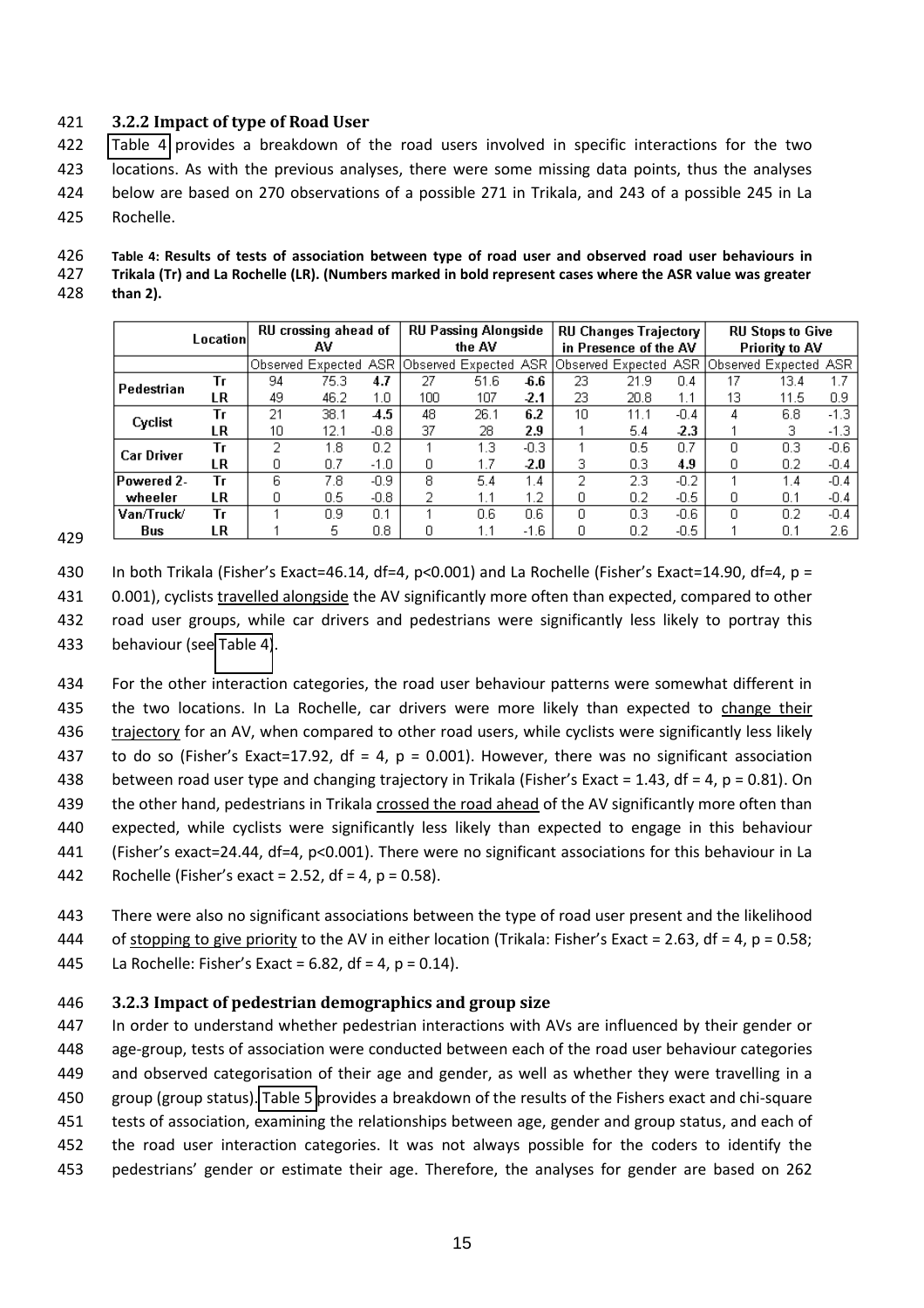- <span id="page-16-0"></span>observations of a possible 271 in Trikala, and 238 of a possible 245 in La Rochelle; while the analyses
- for age are based on 257 observations in Trikala, and 227 in La Rochelle.

#### **Table 5: Results of tests of association between age, gender, and group status, and the road user interaction categories (significant associations marked in bold)**

|                                  | Location | Age               |                   |       | Gender | <b>Group Status</b> |                   |  |
|----------------------------------|----------|-------------------|-------------------|-------|--------|---------------------|-------------------|--|
|                                  |          | Fisher's<br>Exact | р                 | $x^2$ | р      | $x^2$               | р                 |  |
| RU crossing ahead of AV          | Tr       | 4.56              | 0.29              | 0.04  | 0.89   | 0.30                | 0.60              |  |
|                                  | LR       | 3.92              | 0.26              | 0.09  | 0.88.  | 5.59                | 0.02              |  |
| RU passing alongside AV          | Tr       | 8.08              | 0.06              | 0.002 | 1.00   | 1.32                | 0.25              |  |
|                                  | LR       | 9.54              | 0.02              | 3.32  | 0.07   | 3.18                | 0.09              |  |
| RU changes trajectory            | Tr       | 5.12              | 0.28              | 2.03  | 0.22   | 1.12                | 0.29              |  |
|                                  | LR       | 2.6               | 0.46              | 3.94  | 0.05   | 0.04                | 1.00              |  |
| <b>RU</b> stops to give priority | Tr       | 3.15              | 0.53 <sub>1</sub> | 3.70  | 0.05   | 0.51                | 0.48 <sub>1</sub> |  |
| to AV                            | LR       | 7.64              | 0.04              | 1.32  | 0.25   | 0.09                | 0.79              |  |

 The effects of gender differed across the two locations. In La Rochelle, there was a significant 460 association between gender and road users changing their trajectory ( $\chi^2$  = 3.94, df = 1, p = 0.05), with female traffic participants (Observed = 13, Expected = 8.6, ASR = 2.0) significantly more likely than expected to change direction, compared to males (Observed = 11, Expected = 15.4). In Trikala, the only significant association which emerged with gender was that, when compared to males, female 464 pedestrians (Observed = 10, Expected = 6.1, ASR = 1.9) stopped to give way to the AV significantly 465 more than expected (Observed = 12, Expected = 15.9;  $\chi^2$  = 3.70, df = 1, p = 0.05).

466 Finally, in La Rochelle, the only significant association with road users' crossing ahead of the AV, was 467 whether the road user was moving as an individual or as part of a group ( $\chi^2$  = 5.59, df = 1, p = 0.02), 468 with people walking alone (Observed = 39, Expected = 31.2, ASR = 2.4) crossing ahead of the AV significantly more often than when in a group (Observed = 19, Expected = 26.8).

 [Table 6](#page-16-0) provides a breakdown of the number of observed interactions around each age group for 471 the two locations. It should be noted that the teenager category was never selected for observations of La Rochelle, perhaps suggesting the difficulty in distinguishing this age group from other categories.

474 In La Rochelle (Fisher's Exact = 9.54, df = 3, p = 0.02), there was a significant association between pedestrian age group and the likelihood of a road user passing alongside the AV, with children (under 13 years of age) significantly more likely than expected to engage in this type of interaction, and older pedestrians significantly less likely (see [Table 6\)](#page-16-0). There was also a significant effect for 478 road users stopping to give priority to the AV (Fisher's Exact=7.64, df = 3, p = 0.04), with older road users stopping significantly more often than expected. There were no significant associations 480 between age and road users' behaviours around the AV in Trikala. However, an examination of the adjusted standardised residuals suggests older pedestrians were slightly less likely to pass alongside 482 the AV, while young adults were slightly more likely to.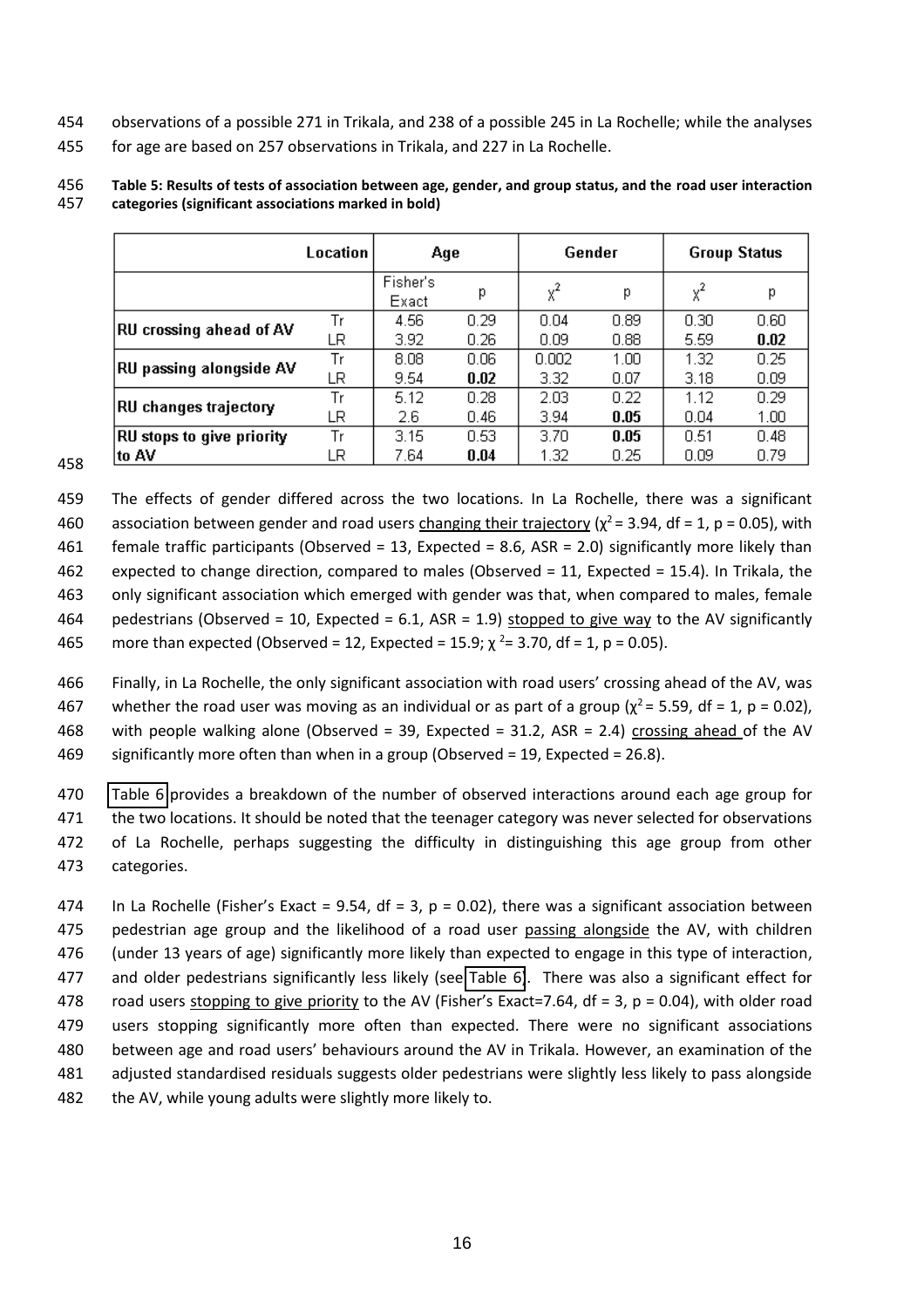**Table 6: Results of tests of association between age-group of road users and observed road user behaviours** 

**in Trikala (Tr) and La Rochelle (LR). (Numbers marked in bold represent cases where the ASR value was** 

|                    | Location | RU crossing ahead of<br>AV |                  |        | <b>RU Passing Alongside</b><br>the AV |                                             |        | <b>RU Changes Trajectory</b><br>in Presence of the AV |      |        | <b>RU Stops to Give</b><br><b>Priority to AV</b> |                                             |        |
|--------------------|----------|----------------------------|------------------|--------|---------------------------------------|---------------------------------------------|--------|-------------------------------------------------------|------|--------|--------------------------------------------------|---------------------------------------------|--------|
|                    |          |                            |                  |        |                                       | Observed Expected ASR Observed Expected ASR |        |                                                       |      |        |                                                  | Observed Expected ASR Observed Expected ASR |        |
|                    | Tr       |                            | 0.9              | 0.1    | Ο                                     | 0.6                                         | $-1.0$ |                                                       | 0.3  | 1.6    | ο                                                | 0.2                                         | $-0.4$ |
| Child $($ <13)     | LR       | ۵                          | 1.5 <sub>1</sub> | $-1.5$ | 6                                     | 3.5                                         | 2.1    |                                                       | 0.6  | $-0.8$ | 0                                                | 0.4                                         | $-0.6$ |
| Teen (13-18)       | Tr       | n                          | 0.9              | $-1.3$ | 0.                                    | 0.6                                         | $-1.0$ |                                                       | 0.3  | 1.6    | n                                                | 0.2                                         | $-0.4$ |
|                    | LR       | Ο                          |                  | 0.0    | 0                                     | n                                           | 0.0    | n                                                     | n    | 0      | 0                                                | 0                                           |        |
| <b>Young Adult</b> | Tr       | 38                         | 42.6             | $-1.2$ | 37                                    | 28.6                                        | 2.3    | 12                                                    | 11.8 | 0.1    | 5                                                | 7.9                                         | $-1.3$ |
| $(18 - 34)$        | LR       | 23                         | 23.3             | $-0.1$ | 55                                    | 52.9                                        | 0.6    |                                                       | 8.4  | -0.7   | 4                                                | 5.6                                         | -0.9   |
| Middle-aged        | Tr       | 57                         | 56.              | 0.2    | 36                                    | 37.7                                        | $-0.4$ | 14                                                    | 15.5 | $-0.6$ | 12                                               | 10.4                                        | 0.7    |
| $(35 - 55)$        | LR       | 26                         | 27.3             | $-0.4$ | 63                                    | 62.2                                        | 0.2    | 13                                                    | 9.9  | 1.4    | 5                                                | 6.6                                         | $-0.9$ |
|                    | Tr       | 23                         | 18.5             | 1.5    |                                       | 12.5                                        | 2.0    | 5                                                     | 5.1  | $-0.1$ | 5                                                | 3.4                                         |        |
| Older (>55)        | LR.      | 9                          | 5.9              | 1.6    | 8                                     | 13.4                                        | -2.4   |                                                       | 2.1  | -0.9   | 5                                                | 1.4                                         | 3.3    |

**greater than 2).** 

## **3.2.4 Road user "tests" AV**

 Across the two locations, only 5 cases of road users testing the AVs were identified. There were not enough cases to run any statistical analyses on this data. However, a qualitative exploration of the cases provides some interesting insights. In Trikala, this situation arose three times. The first case occurred when a teenage girl, walking as part of a group, stuck out her leg while the AV was approaching. The other two incidents involved two separate middle-aged men, both of whom jumped out in front of the AV to test if it would stop. The two cases in La Rochelle were quite similar, with one incident involving two teenage boys who ran backwards and forwards ahead of the AV, and 495 another incident involving a middle-aged man who appeared to be communicating with the AV's operator.

# **3.3 Automated analysis: Speed profiles and pedestrian locations**

<span id="page-17-0"></span> Thus far, the focus of the analysis has been on the subjective coding of the video material. To provide a more objective overview of the interaction between AVs and pedestrians, automated analyses of the videos (as described in Section 2.3.2) were conducted, to provide an overview of the speed profiles of the AV, and information about the density of pedestrians in each location, for the two sites. [Figure 6\(](#page-17-0)a) and [Figure 7\(](#page-18-0)a) shows the vehicles average speed along the routes in the two cities, as indexed by the speed bars in the lower left corners. In both locations, the vehicles travelled between 7 and 14 km/h, with some variance along the routes. [Figure 6\(](#page-17-0)b) and [Figure 7\(](#page-18-0)b) show all the pedestrian detections encountered during the trials, for both La Rochelle and Trikala. Each detection is represented using a black dot, giving an indication of the density of pedestrians in different regions. Pedestrians are shown in absolute space, including their horizontal distance into the road or pavement. In Trikala, there was a similar level of pedestrian density across the whole route, whereas in La Rochelle, there appeared to be a higher number of pedestrians towards the beginning / end of the route (depending on travel direction).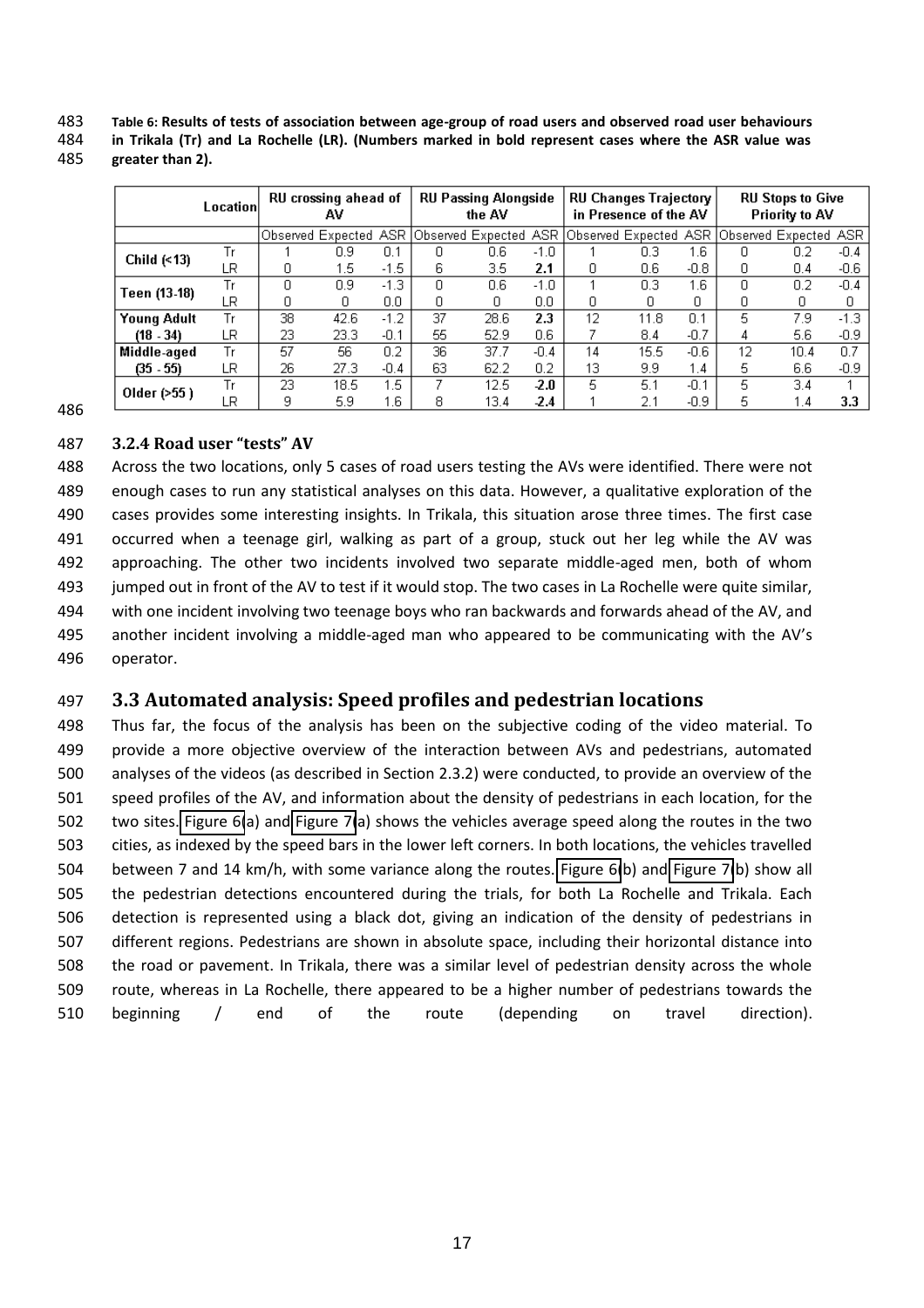



**Figure 6: Average speed profile (a) and pedestrian densities (b) across the route in Trikala** 

<span id="page-18-0"></span>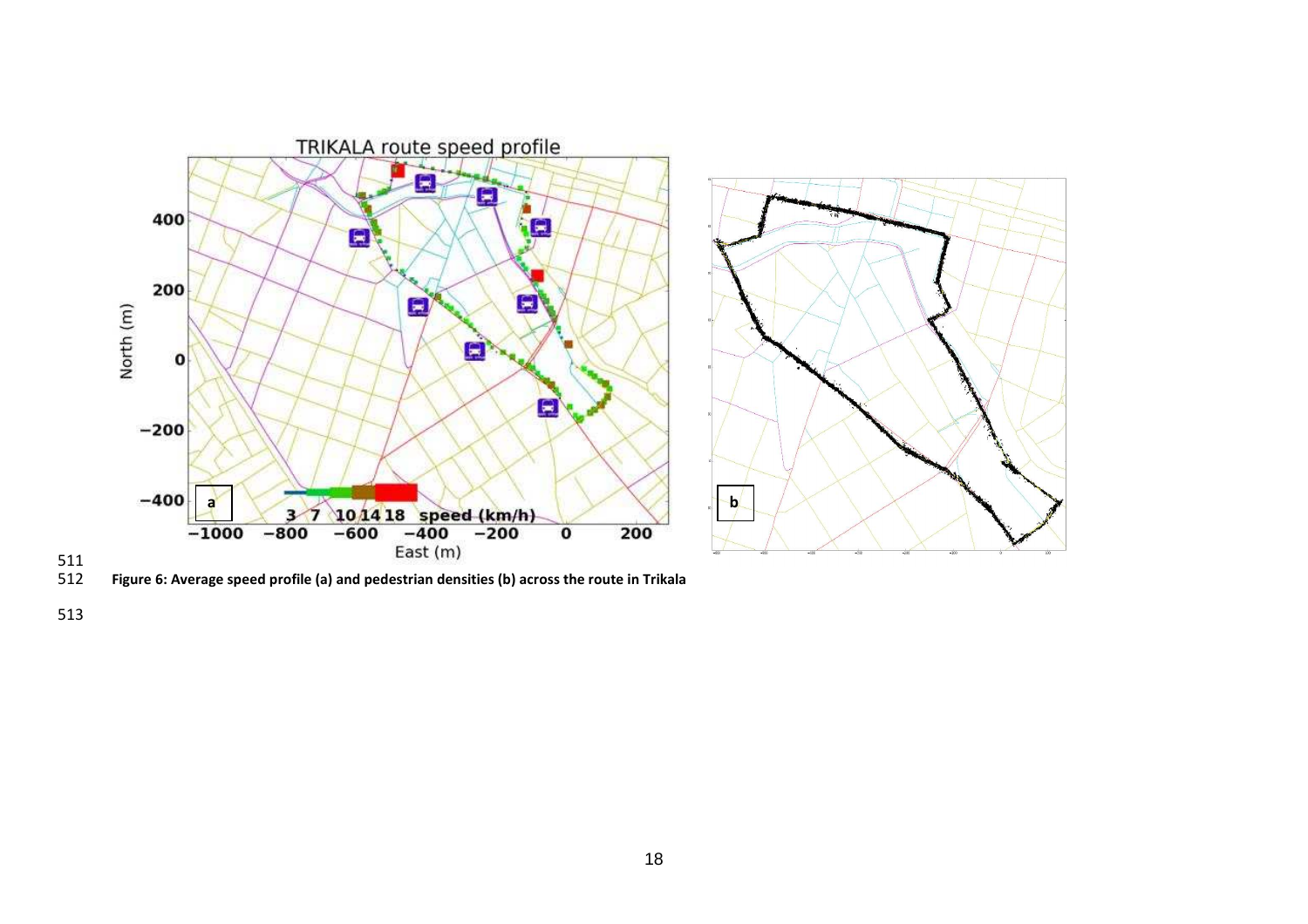





**Figure 7: Average speed profile (a) and pedestrian densities (b) across the AV route in La Rochelle**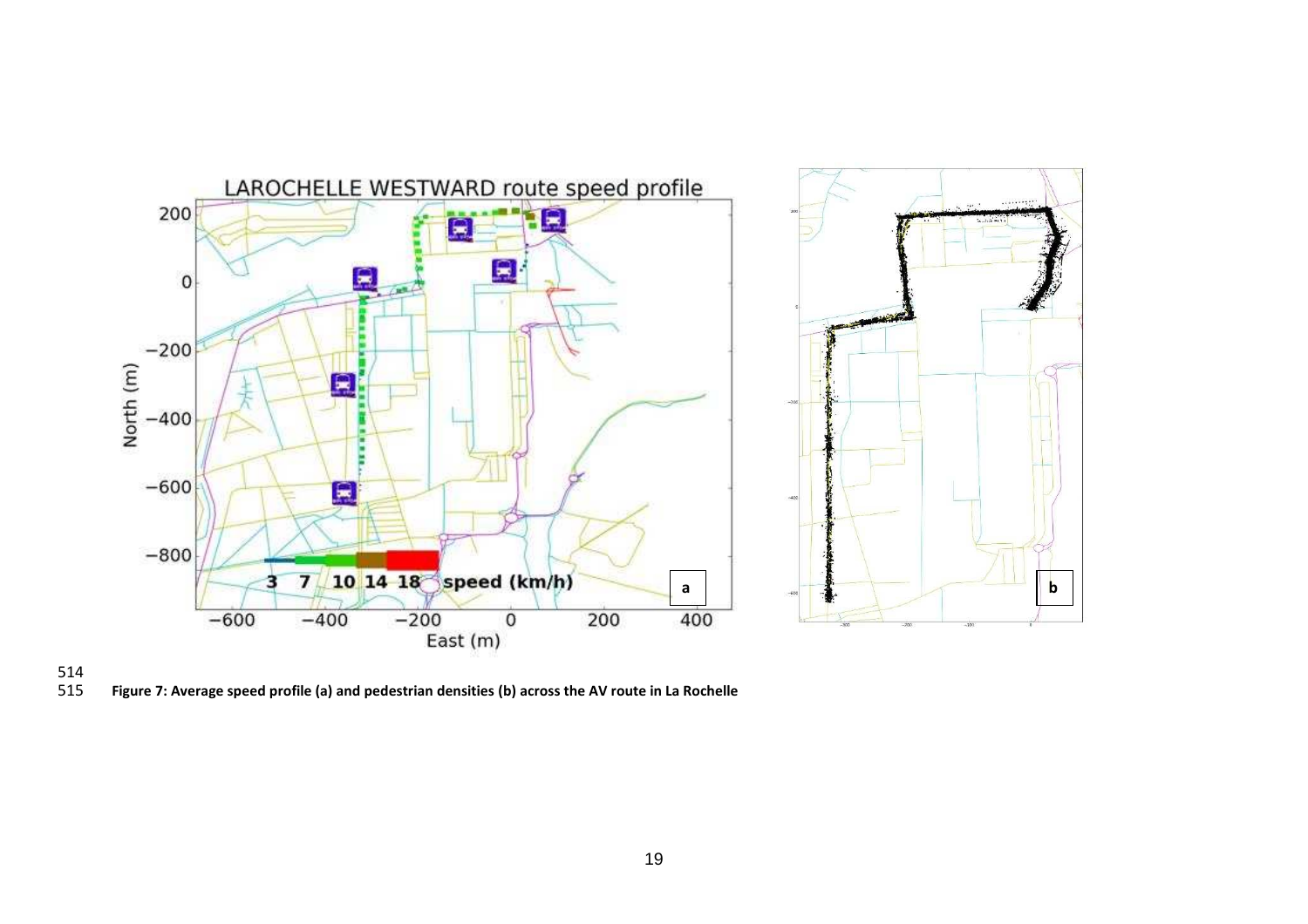# <span id="page-20-0"></span>**3.4 Video analysis: Critical events**

 During the manual video analysis, the criticality of each interaction was subjectively evaluated by the coder, based on the potential for a collision to occur. Incidents defined as highly critical involved near miss events, where the coder believed that a collision had been narrowly avoided. Across the analyses, the coders identified 14 interactions which were deemed to have safety-critical implications (Trikala, N = 9, La Rochelle, N = 5). In order to get a more objective measure of criticality for these situations, automated video analysis tools were used to calculate the distance between the two road users involved, and the minimum time to collision (TTC, Green, 2013) for each of the situations.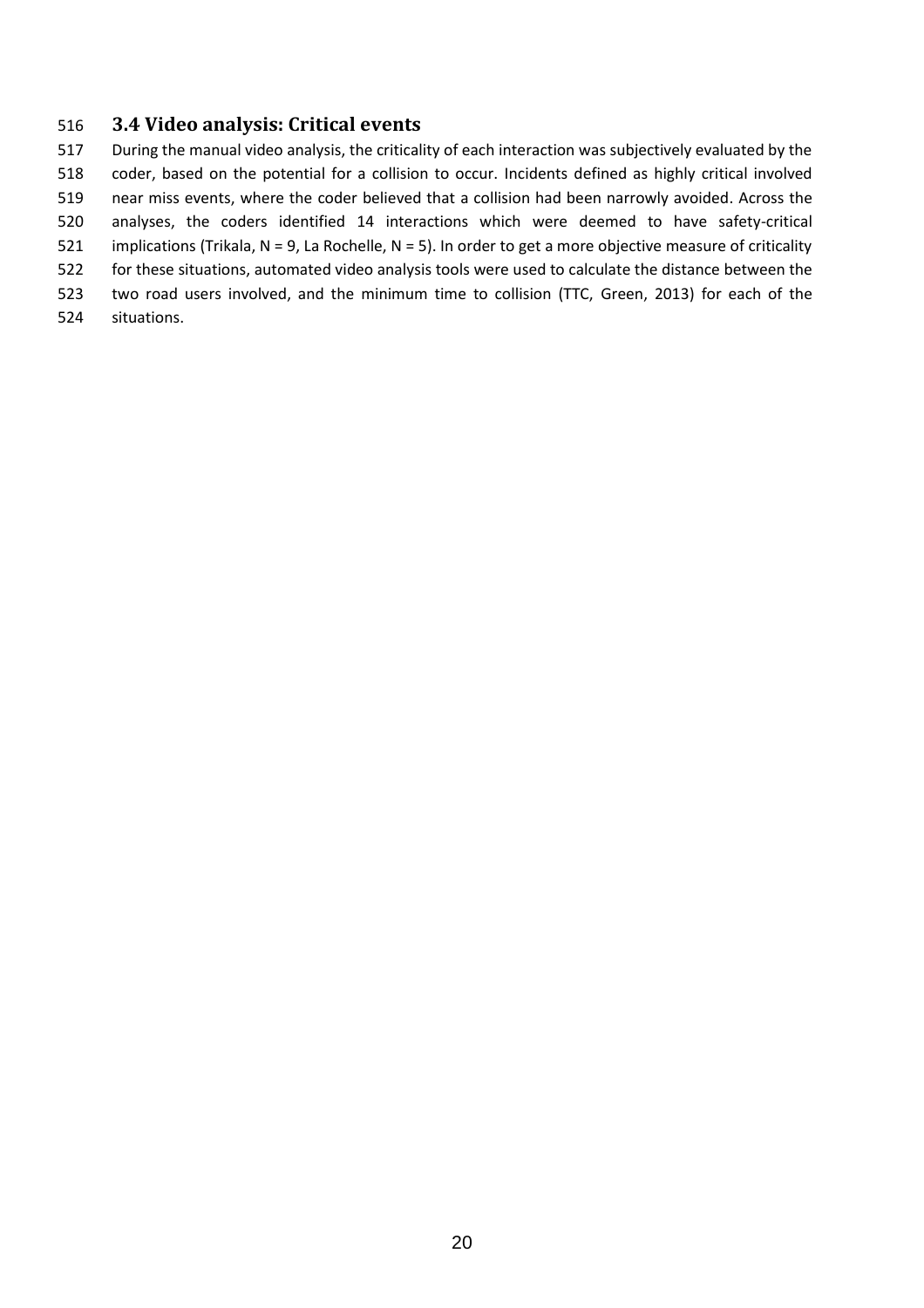# 525 **Table 7: Speed, distance, minimum TTC, and text description of all manually coded critical incidents**

| No. | Location          | <b>Distance</b><br>to AV<br>(m) | AV<br>Speed<br>(m/s) | <b>Minimum</b><br><b>TTC</b><br>(s) | <b>Description</b>                                                                                                                                                                                                                              |
|-----|-------------------|---------------------------------|----------------------|-------------------------------------|-------------------------------------------------------------------------------------------------------------------------------------------------------------------------------------------------------------------------------------------------|
| 1.  | La Rochelle 2.81  |                                 | 3.27                 | 0.86                                | Cyclist crosses a very short distance ahead of the AV, moving<br>from left to right.                                                                                                                                                            |
| 2.  | La Rochelle 3.23  |                                 | 3.48                 | 0.93                                | A group of people are sitting on the kerb to the right of an AV.<br>One woman steps out in front of the AV while standing up but<br>quickly moves out of the way again.                                                                         |
| 3.  | La Rochelle 2.40  |                                 | 3.06                 | 0.79                                | A number of groups are walking on the road with their backs<br>to the AV near café's/restaurants and sea-front. They move<br>out of the way once they notice the AV. The closest person<br>was a woman with a pram who took longer to move.     |
| 4.  | La Rochelle 2.43  |                                 | 3.07                 | 0.79                                | A group of young adults/teenagers are walking towards the AV<br>near the café's/restaurants and sea-front (same location as<br>incident 3), and move to the left out of its way, but are remain<br>quite close to the left-hand side of the AV. |
| 5.  | La Rochelle 2.223 |                                 | 3.34                 | 0.67                                | A group of young adults/teenagers are congregating at a right<br>turn corner, and are slow to move out of the way of the AV.                                                                                                                    |
| 6.  | Trikala           | 3.24                            | 3.14                 | 1.03                                | At pedestrian crossing, a male & female pedestrian (travelling<br>separately) cross a very short distance ahead of the AV. A<br>number of pedestrians and cyclists cross in each direction<br>during AV approach.                               |
| 7.  | Trikala           | 4.07                            | 3.23                 | 1.26                                | A female pedestrian is standing in the AV lane with her back to<br>the AV. Once she becomes aware of the AV approach she<br>jumps out of the way.                                                                                               |
| 8.  | Trikala           | 5.38                            | 2.96                 | 1.82                                | At dusk, the AV is turning left at an intersection and a cyclist<br>crosses a very short distance ahead (video image unclear)                                                                                                                   |
| 9.  | Trikala           | 2.23                            | 2.86                 | 0.78                                | At dusk, a male pedestrian approaches from the left & jumps<br>out suddenly in front of the AV.                                                                                                                                                 |
|     | Trikala           | 2.23                            | 3.15                 | 0.71                                | At a pedestrian crossing (same location as incident 6), an older<br>man approaching from the left changes speed to run across<br>ahead of the AV. On AV approach there are numerous other<br>pedestrians crossing from both the left & right.   |
| 11. | Trikala           | 3.06                            | 3.23                 | 0.95                                | On a corner with a pedestrian crossing, a man and boy cross<br>from the left a short distance ahead from the AV and have to<br>run to get past.                                                                                                 |
| 12. | Trikala           | 2.23                            | 2.51                 | 0.89                                | The AV passes very closely alongside a vehicle reversing out of<br>garage on the right.                                                                                                                                                         |
| 13. | Trikala           | 3.03                            | 2.95                 | 1.03                                | On a corner with a pedestrian crossing (same location as<br>incident 11), a female pedestrian crosses from the right a very<br>short distance ahead of the AV.                                                                                  |
| 14. | Trikala           | 2.23                            | 3.08                 | 0.73                                | On a corner with a pedestrian crossing (same location as<br>incident 11 & 13), a pedestrian crosses the street from the left<br>very closely ahead of the vehicle.                                                                              |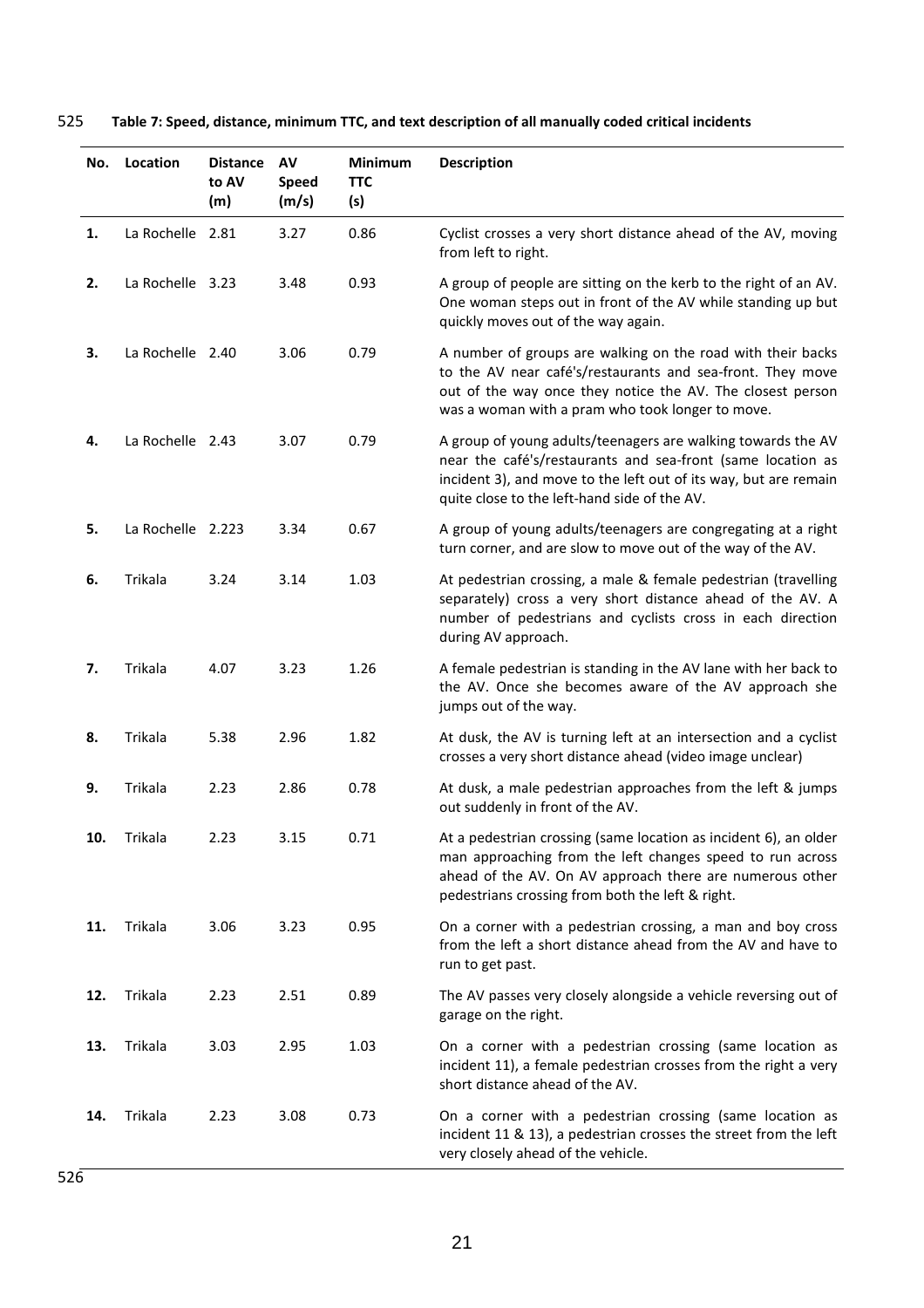As shown in [Table 7,](#page-20-0) there were some locations at which critical incidents appeared more often. For example in both La Rochelle and Trikala, there were four close incidents at corners, where the AV was required to make a right turn, and visibility of pedestrians may have been low. In addition, in La 530 Rochelle, the busy area surrounded by restaurants and cafés appeared to lead to pedestrians acting in a more relaxed manner around the AV, getting quite close to it. In Trikala, two of the critical incidents arose at one particular pedestrian crossing, where pedestrians obviously believed they should have right of way. The AV did not appear to come to a complete stop at this crossing, which

534 may have led to increased uncertainty from the pedestrians' point of view.

 According to the automated video analysis, the manual coding process captured all of the encounters with a minimum TTC of less than or equal to 1 s, confirming that these were indeed near-miss events. An examination of the distances suggest that any TP passing up to 3.25 m ahead of an AV travelling at an average speed of 3.10 m/s is likely to be of high risk.

# **4. Discussion**

 The main purpose of this study was to gain an understanding of the types of interactions occurring between AVs and other road users. This was achieved via analysis of video footage which focused on actual interactions between AVs and other road users, during the CityMobil2 demonstrations in Trikala in Greece, and La Rochelle in France. This in-depth evaluation allows us to understand the types of interaction which are likely to arise with the introduction of AVs into mixed traffic environments in urban areas, and enables us to develop an understanding of whether contextual 546 artefacts are likely to lead to changes in road users' behaviour around these vehicles. Knowledge of typical AV interaction scenarios and linked contextual factors will ensure that policy, planning, and 548 communication implications can be identified to maximise road users' perceptions of safety and convenience, and thus their acceptance of these AVs (Fuest et al., 2017).

# **4.1 Road infrastructure factors: Findings & implications**

 Road infrastructure factors had a major impact on the types of interaction which occurred in both of the CityMobil2 demonstration locations. Although road users in Trikala were more likely to cross the road a short distance ahead of the AV at intersections or zebra crossings, for both locations, they were also more likely to stop to let an AV pass in this type of environment. This suggests that there may have been some uncertainty as to whether the AV would obey the right-of-way rules of the road. A particular issue in Trikala was that the AVs were not obliged to obey the traffic lights at certain junctions, and this appeared to cause some confusion for other road users. In addition, the analysis of critical incidents showed that there was some hesitation at zebra crossings, which may indicate that pedestrians believed they should have right-of-way and were endangered when the AV did not behave in line with this expectation. Clearly, further technological developments of AVs will allow better connection with its surrounding environment, allowing it to adhere to current road regulations, reducing uncertainty for other road users.

563 One of the most common techniques used by VRUs to establish whether a vehicle will yield, is it's travelling speed (Bertulis & Dulaski, 2014; Clamann et al., 2017). Therefore, pedestrians and cyclists interacting with the slow-moving AVs during the CityMobil2 trials may have expected the vehicle to adhere to conventional traffic behaviour, and give way. This disparity between the behaviour of the AV and the implicit expectations of the pedestrian/cyclist may have increased the riskiness of these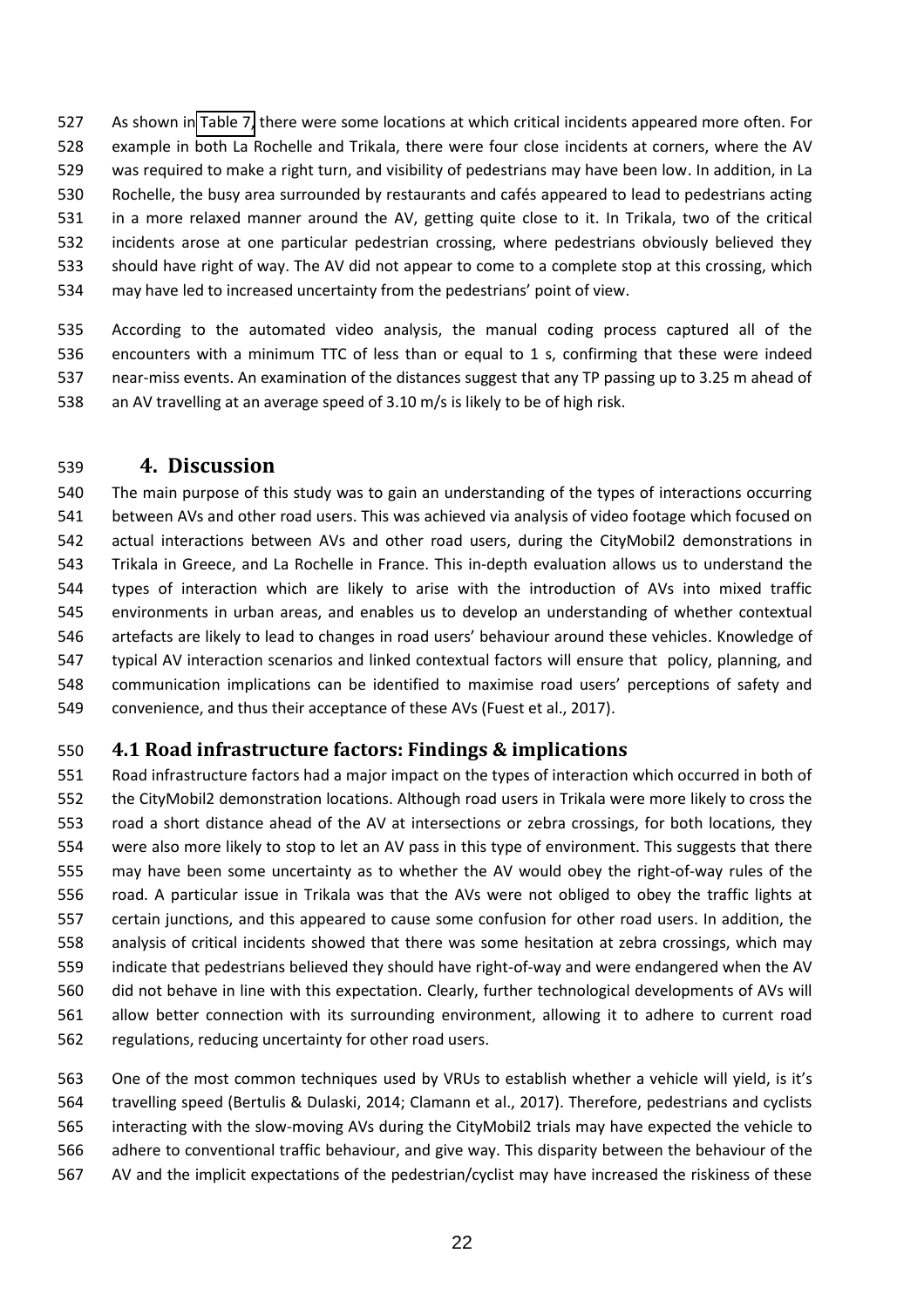situations. Indeed, previous research with AVs has highlighted the importance of ensuring that the signals given both explicitly (e.g. through external human-machine interfaces) and implicitly (e.g. 570 through speed or braking behaviour) are consistent (Lagström and Lundgren, 2015). In La Rochelle, this was likely to have been less of an issue due to the shared nature of the space, where other road users could adjust their route from a distance away, to avoid having to cross directly ahead of the AV.

 Road users in both locations were more likely to pass closely alongside the AV in narrow areas, with this type of event occurring particularly often at a one-way bridge in La Rochelle, and areas where the lane alongside the AV was narrow in Trikala. Interestingly, users in both locations were less likely to cross ahead of the AV in areas where the road was narrow. In addition, road users were more likely to change their trajectory to accommodate the AV along the normal route, which consisted of a dedicated lane alongside other traffic in Trikala. There was also a trend for this type of behaviour to be observed in the wide road sections of La Rochelle, where it was possible for two vehicles to pass each other. These findings show the importance of understanding the context in which the AV operates, as it seems that the width of the road influenced the level of risk VRUs were likely to accept when interacting with AVs. Previous research with conventional vehicles has shown that the separation of road users can lead to a decrease in accident risk (Vandenbuckle et al., 2014; Kim et al., 2012). In addition, a questionnaire study conducted at the CityMobil2 demonstration sites found that pedestrians had a clearer understanding of their priority, and felt safer when AVs operated in a dedicated lane (Merat, Louw, Madigan, Dziennus, & Schieben, 2018). Therefore, the current results suggest that risk-taking behaviour around AVs will be reduced if sufficient space is provided for both modes of traffic, allowing them to adopt separate trajectories.

# **4.2 Road user factors: Findings and implications**

 The types of interaction portrayed by the different road user groups varied considerably. In both locations, cyclists were most likely to travel closely alongside the AV, and as mentioned in the previous section, this was most likely to occur on narrow parts of the road. Cyclists were also significantly less likely than expected to change their trajectory when approaching the AV in La Rochelle, and were less likely to cross ahead of the AV in Trikala, compared to the other road user groups. These results suggest that cyclists in both locations were not overly concerned about proximity to the AV. This type of behaviour may cause problems in the future, because of the increased risk of collisions when cyclists and vehicles share the same space (Vandenbulcke et al., 2014).

 In terms of giving way to the AVs, the pattern of road user behaviours was slightly different for the two locations. In La Rochelle, car drivers were more likely than other road users to change their trajectory for the AV, a behaviour that was not apparent in Trikala. On the other hand, pedestrians in Trikala crossed ahead of the AV more often than expected, whereas this was not the case in La Rochelle. Once again, these differences in road user behaviours may be a reflection of the difference in the infrastructure provided in Trikala and La Rochelle. For the majority of the route in La Rochelle, the AVs operated in a shared space, where pedestrians could adjust their route from a distance away to avoid having to closely interact with the AVs. However, some parts of the route were quite narrow, where there was not enough space for two vehicles to travel, and this led to a change in 609 trajectory by car drivers, to move out of the AV's path. In Trikala, the pedestrian crossing options were more limited, and there were a number of intersections and zebra crossing areas, which may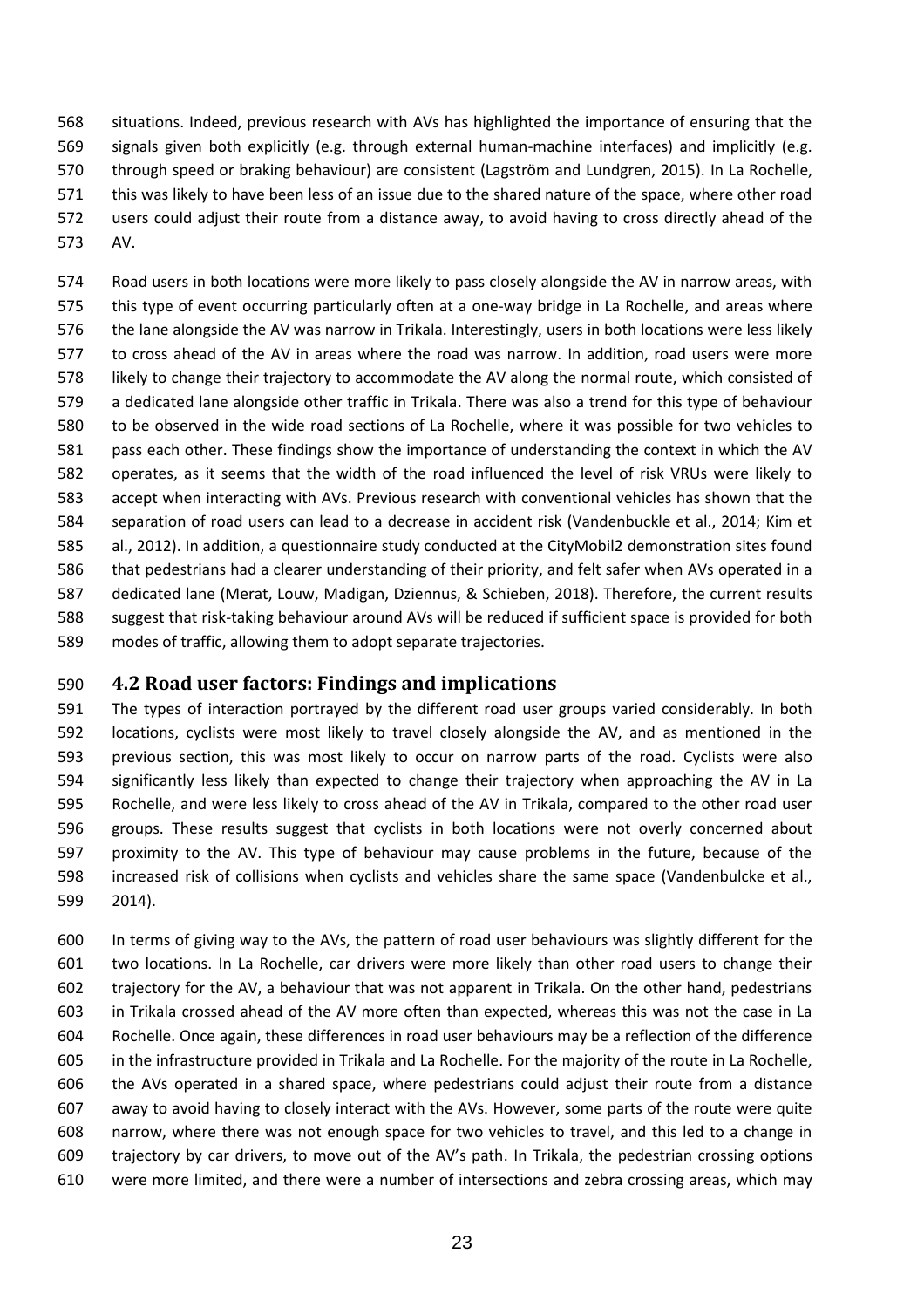have led to the increased likelihood of pedestrians crossing a short distance ahead of the AV. These results once again highlight the importance of taking context into account when investigating AV interaction behaviours, as requirements for vehicle communications are likely to vary depending on the environmental design in a given location.

 A number of gender differences emerged across interaction categories, with females seeming to show more cautionary behaviour in their interactions with the AVs than males. For example, in La Rochelle, female road users were more likely to change their trajectory to give themselves more space when moving ahead of, or beside the AVs - where there was the space to do so. They were also more likely to stop to give priority to the AV in Trikala - where they had fewer options for getting out of the way. These results show that the inherent gender-based differences observed in interactions with conventional vehicles (Bernhoft & Carstensen, 2008; Harrell, 1991) are unlikely to change when interacting with AVs.

 Age-related interaction patterns also emerged within the analysis. In La Rochelle, the older age group (>55 years) were more likely to stop and give priority to the AV, and less likely to pass closely alongside the AV. Children (<13 years), were the group most likely to pass closely alongside the AV. A similar pattern of results emerged in Trikala, although it did not reach significance. These findings suggest that, similar to current traffic patterns (Bernhoft & Carstensen, 2008; Oxley et al., 2005), older pedestrians may show cautious behaviour around even slow-moving AVs. However, the fact that these links to demographics was not consistent across the two locations emphasises the importance of surrounding infrastructure in this context. Further research is, therefore, required to gain an understanding of the specific ways in which infrastructure design might facilitate, or hinder, the interactions of AVs with specific demographic groups e.g. older road users. However, the pattern of results suggests that, for AVs to provide a service better than humans, they may benefit from algorithms that differentiate between specific road user groups, targeting interaction and communication strategies accordingly.

 Previous research has shown an increased likelihood of risky crossing behaviours for groups rather than individuals (Zhou et al., 2009). However, in the current study, the only significant difference in interaction behaviours between individuals and groups was observed in La Rochelle, when compared to groups, individuals were actually significantly more likely than expected to cross ahead of the AV. It is not clear why this difference might have emerged, but it is possible that in the shared 641 space environment, the impact of a group was actually to avoid the AV route altogether, rather than to cross ahead of it.

 One area of concern which has been identified in the media (see Connor, 2016; Mitchell, 2015) is that road users may take advantage of easily identifiable AVs by engaging in dangerous behaviours on the assumption that the AV will always stop. A qualitative exploration of these cases suggests that these types of incidents are quite rare, with only 5 cases emerging across approximately 24 647 hours of video. However, this implies that there is a "testing" incident once every 4.8 hours of video recording and 100 or so interactions, suggesting that while the novelty of these vehicles is still high; this issue may arise somewhat regularly.

 There were also a total of 14 critical incidents identified in this data-set, which amounts to roughly 651 one "near-miss" incident for every three hours of autonomous driving. This is a major issue for AV designers, because, as the speed of these vehicles increases the likelihood of a collision occurring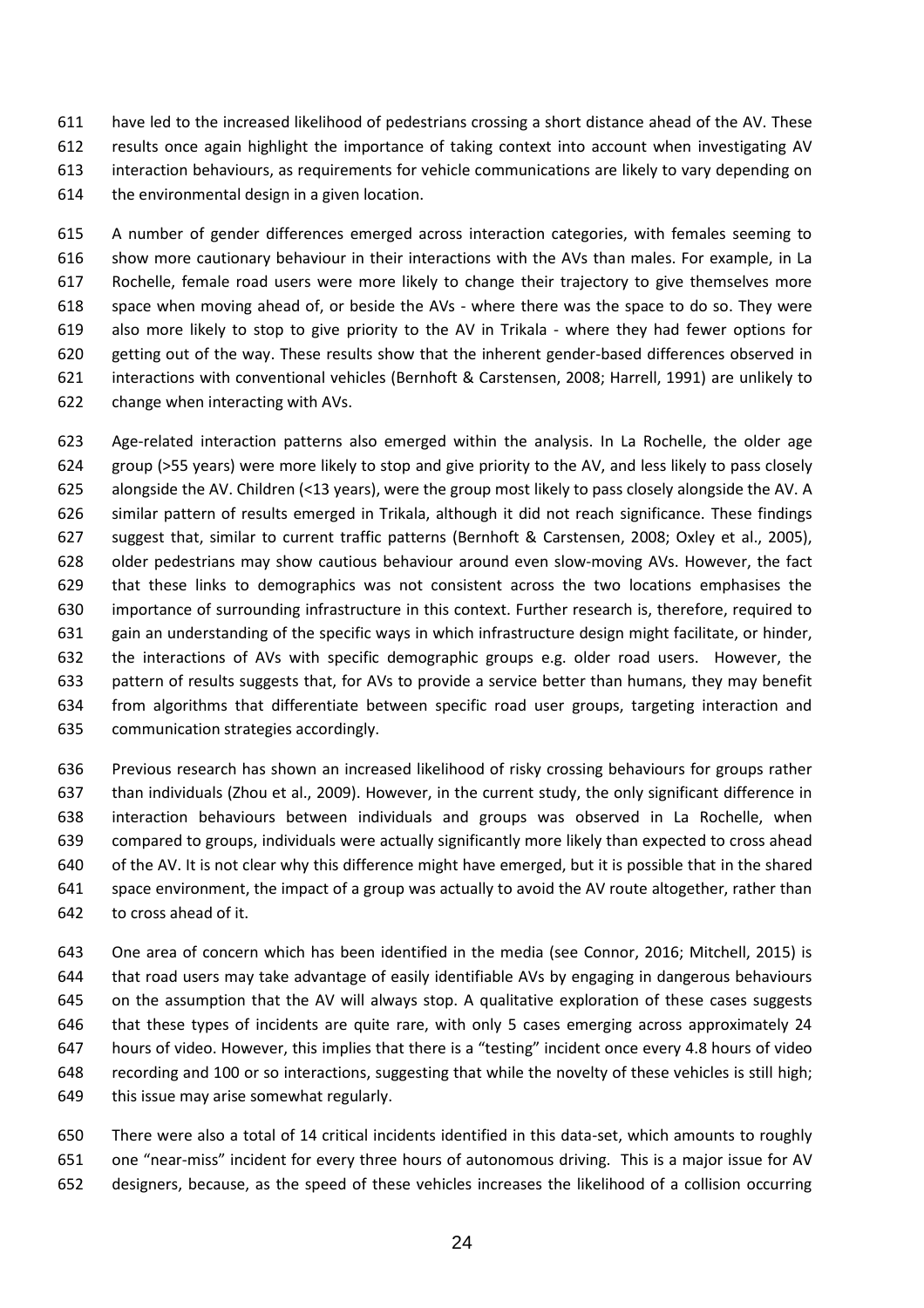will also increase. Therefore, the pedestrian and cyclist detection systems on these AVs need to be extremely accurate, particularly on approaches to turns, and in busy, shared, urban spaces.Many of the road users captured in this study will have only interacted with the AVs once or twice. Thus, it remains to be seen how interaction patterns change when the novelty of these types of vehicle wears off. Future research should use the TTC criteria identified for near-misses in this study to investigate whether this rate of near-misses is typical when larger data-sets become available.

# **4.3 Implications for the design of automated road user detection**

 This study provides a first understanding of the interaction detection capabilities required for future automated incident detection systems. The qualitative video analysis technique used allowed the identification of a wide variety of interaction scenarios and influential factors, which can be used by the developers of intention recognition algorithms to better understand which elements in the 664 environment may accurately predict road users' likely behaviour. The results indicate that AVs must have the capability to identify the surrounding road infrastructure in order to successfully negotiate with other road users. Further development of this technology will allow AVs to move more efficiently and safely through the traffic system, particularly in busy, urban spaces, where AVs will need to be able to quickly differentiate between pedestrians and cyclists whose trajectories are likely to intersect with the AV.

## **4.4 Conclusions**

 The results of this analysis show that the interaction requirements of road users are unlikely to change dramatically with the introduction of AVs. Similar to the findings of recent studies conducted 673 by Rothenbücher et al. (2016) and Clamann et al. (2017), our analysis showed that in the absence of erratic behaviour by the vehicle, road users generally adhered to existing interaction patterns. However, in situations where the AV did not behave as expected, pedestrians showed some uncertainty regarding how to behave, and there appeared to be a higher risk of near-miss events occurring. Therefore, in close-proximity situations AVs should be required to communicate their intentions accurately to other road users, to avoid frustration, and increase safety (Fuest et al., 2017; Habibovic et al., 2018; Schieben et al., 2018).

 The AVs in both La Rochelle and Trikala operated in a mixed traffic environment, with high pedestrian density, leading to a higher probability of interactions. Previous research has shown that pedestrians do not always feel comfortable or safe when moving through a shared space with either conventional vehicles (Moody & Melia, 2014) or AVs (Merat et al., 2018), and the results of this study provide support for the idea that, where possible, VRUs will leave as much space as possible between their trajectories and that of the AV. However, in situations where the infrastructure did not allow for the separation of traffic, risky behaviours were more likely to emerge, with cyclists, in particular, travelling closely alongside the AVs on narrow paths of the road rather than waiting for the AV to pass.

 The results highlight the importance of implementing the correct infrastructure to support the safe 690 introduction of AVs, while also ensuring that the behaviour of the AV matches other road users' expectations as closely as possible, in order to avoid traffic conflicts. Finally, this paper provides some insights into the factors required for the development of accurate detection systems for AVs, by highlighting the differences in behaviour which arise in different environments, and among different road user groups.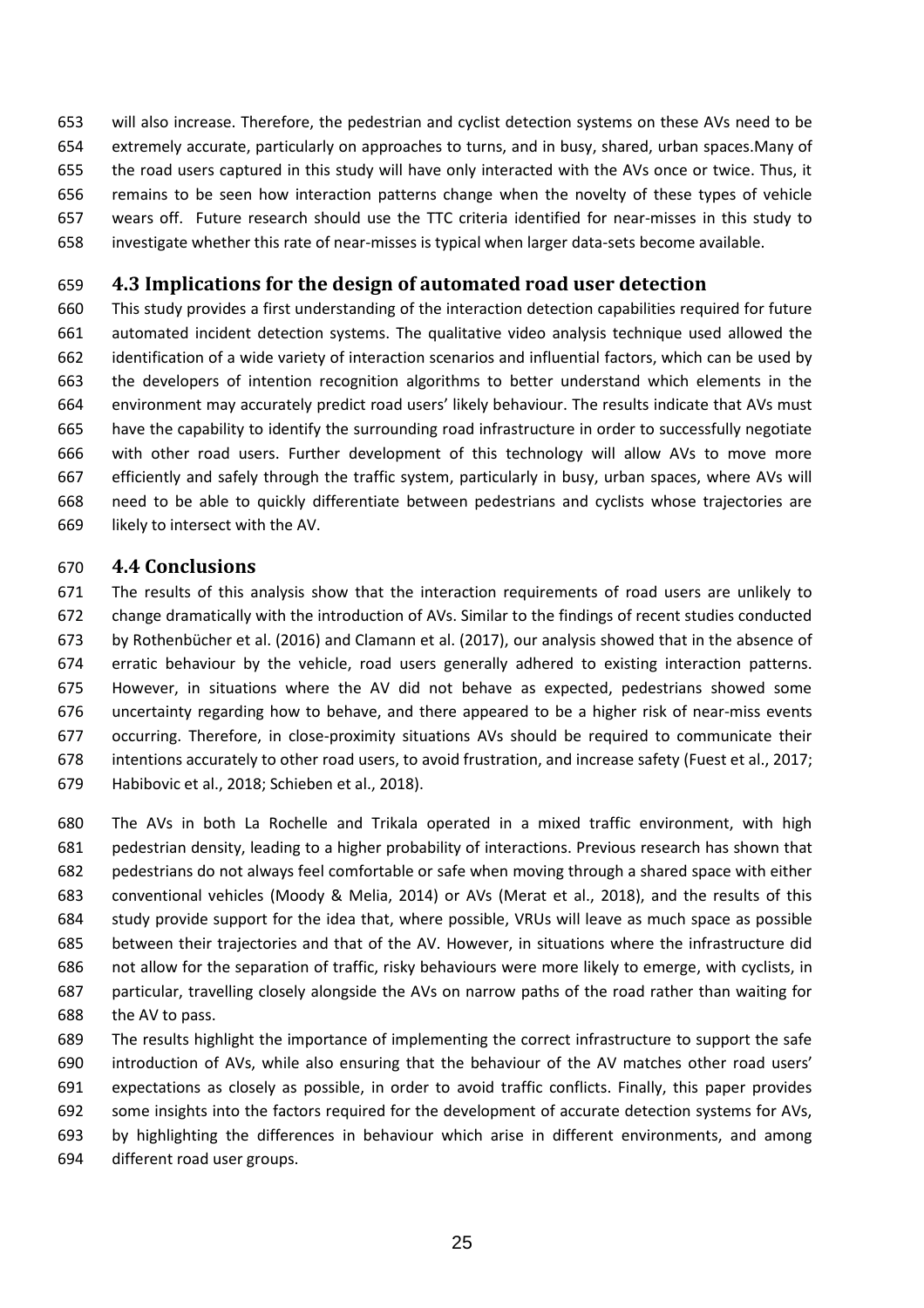## **Acknowledgements**

 The research presented in this paper was supported by the CityMobil2 project, funded through the European Commission Seventh Framework Programme (Grant no. 314190).

## **References**

- Bernhoft, I.M., & Carstensen, G. (2008). Preferences and behaviour of pedestrians and cyclists by 700 age and gender. *Transportation Research Part F: Traffic Psychology & Behavior*, 11, 83–95.
- Bertulis, T., & Dulaski, D. M. (2014). Driver approach speed and its impact on driver yielding to pedestrian behavior at unsignalized crosswalks. *Transportation Research Record*, 2464, 46-51.
- Chen, H., Cao, L., & Logan, D. (2012). Analysis of risk factors affecting the severity of intersection 704 crashes by logistic regression. *Traffic Injury Prevention*, 13, 300-307.
- Clamann, M., Aubert, M., & Cummings, M.L. (2017). Evaluation of vehicle-to-pedestrian communication displays for autonomous vehicles. *Paper presented at the Transportation Research*  707 Board 96<sup>th</sup> Annual Meeting, Washington DC, United States, 8<sup>th</sup>-12<sup>th</sup> January 2017.
- Cloutier, M.S., Lachapelle, U., Amours-Ouellet, A.A.D., Bergeron, J., Lord, S., & Torres, J. (2017). 709 "Outta my way!" Individual and environmental correlates of interactions between pedestrians and vehicles during street crossings. *Accident Analysis & Prevention,* 104, 36-45.
- 711 Connor, S. (2016, October 29). First self-driving cars will be unmarked so that other drivers don't try to bully them. *The Guardian UK*. Retrieved from <https://www.theguardian.com/technology/2016/oct/30/volvo-self-driving-car-autonomous>
- 714 Díaz, E. M. (2002). Theory of planned behavior and pedestrians' intentions to violate traffic regulations. *Transportation Research Part F*, 5, 169-175.
- Easymile (2019). Accessed at [https://easymile.com/another-milestone-for-easymile-the-first-fully-](https://easymile.com/another-milestone-for-easymile-the-first-fully-driverless-service-of-our-ez10-driverless-shuttle/)717 driverless-service-of-our-ez10-driverless-shuttle/ on 1<sup>st</sup> July 2019.
- Eden, G., Nanchen, B., Ramseyer, R., & EvÈquoz, F. (2017, May). On the road with an autonomous passenger shuttle: integration in public spaces. In *Proceedings of the 2017 CHI Conference Extended Abstracts on Human Factors in Computing Systems* (pp. 1569-1576).
- Fuest, T., Sorokin, L., Bellem, H., & Bengler, K. (2017). Taxonomy of traffic situations for the interaction between automated vehicles and human road users. *International Conference on Applied Human Factors & Ergonomics*, 708-719, Cham: Springer.
- 724 Gerónimo, D., López, A.M., Sappa, A.D., & Graf, T. (2010). Survey of pedestrian detection for advanced driver assistance systems. *IEEE Transactions on Pattern Analysis and Machine Intelligence*,  $32, 1239 - 1258.$
- 727 Graindorge, M., Debord, N., Nair, S., Koymans, A., Chanard, T., Camacho-Hüb-Ner, E., Boesch, M.,
- MalhÈnÈ, N. (2013). *Proposal for the City of La Rochelle Demonstration of Phase 2*. CityMobil2 Deliverable 8.2: European Commission Seventh Framework Programme.
	-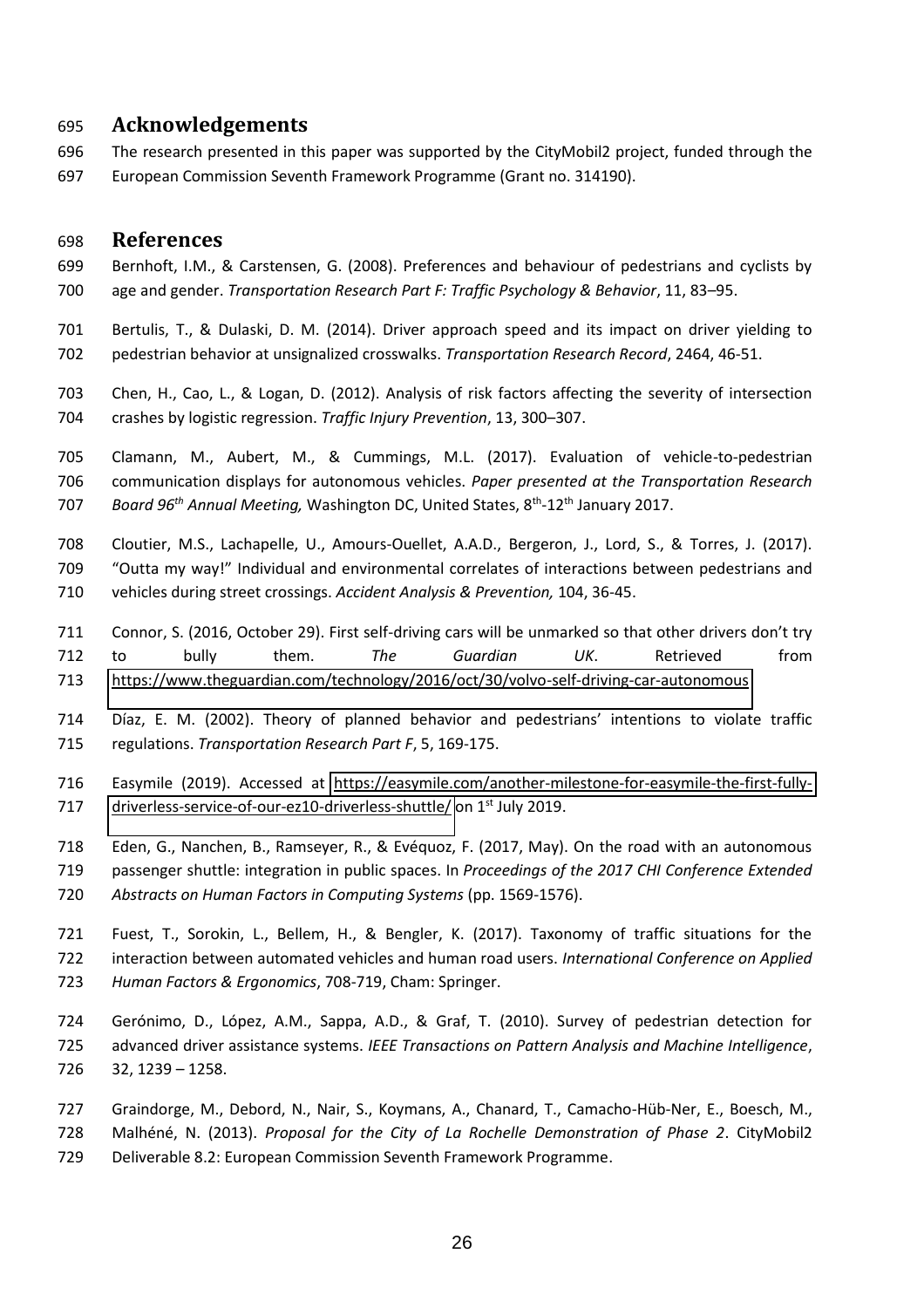- Green, P. (2013). Standard definitions for driving measures and statistics: overview and status of recommended practice J2944. In Proceedings of the 5th international conference on automotive user interfaces and interactive vehicular applications (pp. 184-191). ACM.
- 733 Guéguen, N., Meineri, S., & Eyssartier, C. (2015). A pedestrian's stare and drivers' stopping behavior: 734 a field experiment at the pedestrian crossing. *Safety Science*, 75, 87-89.
- 735 Habibovic, A., Lundgren, V.M., Andersson, J., Klingegård, M., Lagström, T., Sirkka, A., Fagerlönn, J.,
- 736 Edgren, C., Fredriksson, R., Krupenia, S., Saluäär, D., & Larsson, P. (2018). Communicating intent of
- automated vehicles to pedestrians, *Frontiers in Psychology,* 9:1336.
- 738 Hamed, M.M. (2001). Analysis of pedestrians' behavior at pedestrian crossings. Safety Science, 38, 739 63-82.
- Hamilton-Baillie, B. (2008). Shared space: Reconciling people, places and traffic. *Built Environment*, 741 34, 161-181.
- Harrell, W. A. (1991). Factors influencing pedestrian cautiousness in crossing streets. *Journal of Social Psychology*, 131, 367-372.
- Harvard, C. & Willis, A. (2012). Effects of installing a marked crosswalk on road crossing behavior and perceptions of the environment. *Transportation Research Part F,* 15, 249-260.
- Johnson, M., Newstead, S., Charlton, J., & Oxley, J. (2011). Riding through red lights: The rate, characteristics and risk factors of non-compliant urban commuter cyclists. *Accident Analysis &*  748 Prevention, 43, 323-328.
- Kaplan, S., & Giacomo Prato, C. (2015). A spatial analysis of land use and network effects on frequency and severity of cyclist-motorist crashes in the Copenhagen region. *Traffic Injury Prevention,* 16, 724-731
- Katz, A., Zaidel, D., & Elgrishi, A. (1975). An experimental study of driver and pedestrian interaction 753 during the crossing conflict. *Human Factors* 17, 514-527.
- Kim, M., Kim, E., Oh, J., & Jun, J. (2012). Critical factors associated with bicycle accidents at 4- 755 leggedsignalized urban intersections in South Korea. *KSCE Journal of Civil Engineering*, 16, 627–632.
- 756 Lagström, T. & Lundgren, V.M. (2015). *AVIP*—Autonomous Vehicles Interaction with Pedestrians, M.S. thesis, Chalmers University, Gothenburg, Sweden, 2015.
- [Local Motors. \(2017\). Accessed at https://localmotors.com/meet-olli/ on January 18 2018.](https://localmotors.com/meet-olli/)
- Luo, W., Xing, J., Zhang, X., Zhao, X., & Kim, T. K. (2014). Multiple object tracking: A literature review. *arXiv preprint arXiv:1409.7618*.
- Marisamynathan, S., & Vedagiri, P. (2013). Modeling pedestrian delay at signalized intersection crosswalks under mixed traffic condition. *Procedia に Social and Behavioural Sciences,* 104, 708-717.
- Merat, N., Louw, T., Madigan, R., Dziennus, M., & Schieben, A. (2018). What externally presented information do VRUs require when interacting with fully Automated Road Transport Systems in shared spaces? *Accident Analysis & Prevention,* 118, 244-252.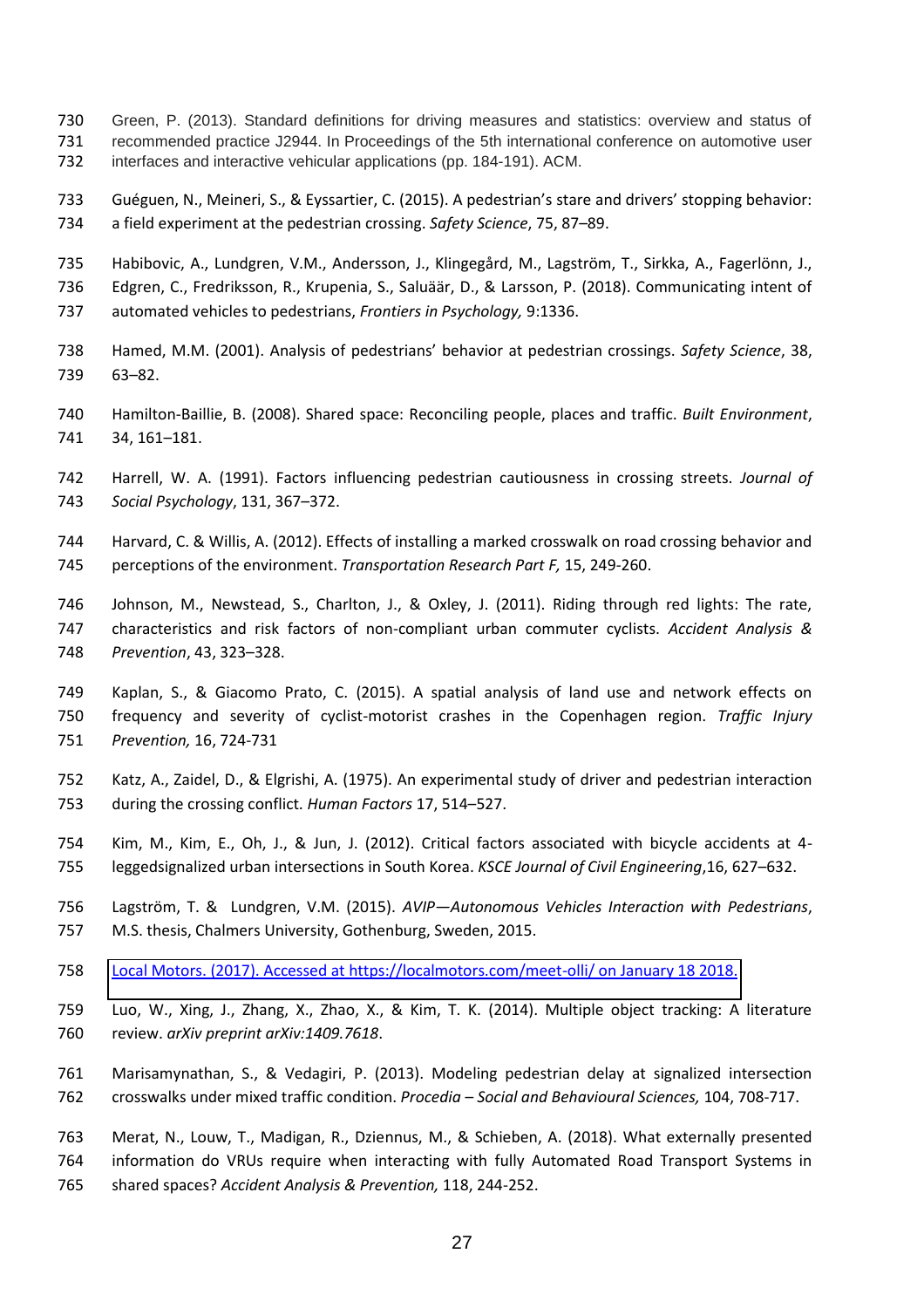766 Merat, N., Louw, T., Madigan, R., Dziennus, M., & Schieben, A. (2016). *Road Users' Comprehension of Automated Driverless Vehicles*. CityMobil2 Deliverable 18.1: European Commission Seventh Framework Programme.

 [Mitchell, R. \(2015, November 15\). Human drivers will bully robot cars, says CEO of Mercedes-Benz](http://www.latimes.com/business/la-fi-hy-live-updates-2016-la-auto-show-human-drivers-will-bully-robot-cars-1479247249-htmlstory.html)  [USA. Los Angeles Times. Retrieved from http://www.latimes.com/business/la-fi-hy-live-updates-](http://www.latimes.com/business/la-fi-hy-live-updates-2016-la-auto-show-human-drivers-will-bully-robot-cars-1479247249-htmlstory.html)[2016-la-auto-show-human-drivers-will-bully-robot-cars-1479247249-htmlstory.html](http://www.latimes.com/business/la-fi-hy-live-updates-2016-la-auto-show-human-drivers-will-bully-robot-cars-1479247249-htmlstory.html) 

- Moody, S. and Melia, S. (2014) Shared space: Research, policy and problems. *Proceedings of the Institution of Civil Engineers - Transport*, 167 (6). pp. 384-392.
- Moore, D.N., Schneider, W., Savolainen, P.T., & Farzaneh, M. (2011). Mixed logit analysis of bicyclist injury severity resulting from motor vehicle crashes at intersection and non-intersection locations. 776 Accident Analysis and Prevention, 43, 621-630.
- National Center for Statistics and Analysis. (2018). Marchher for St Pedestrians: 2016 data. *Traffic Safety Facts. Report No. DOT HS 812 493*. Washington, DC: National Highway Traffic Safety Administration.
- 780 Nordfjærn, T., Jørgensen, S., & Rundmo, T. (2011). A cross-cultural comparison of road traffic risk perceptions, attitudes towards traffic safety and driver behaviour. *Journal of Risk Research*, 14(6), 657-684.
- Oxley, J.A., Ihsen, E., Fildes, B.N., Charlton, J.L., & Day, R.H. (2005). Crossing roads safely: An experimental study of age differences in gap selection by pedestrians. *Accident Analysis & Prevention*, 5, 962-971.
- Rao, C., Gritai, A., & Shah, M. (2003). "View-invariant alignment and matching of video sequences." *ICCV 2003 Proceedings of the Ninth IEEE International Conference on Computer Vision,* Nice, France.
- 788 Raptis, O. (2016). Trikala Demonstration Site Large Scale Perspective. *CityMobil2 Final Event, San* Sebastian, Spain.
- Rasouli, A., & Tsotsos, J.K. (2019). Autonomous vehicles that interact with pedestrians: A survey of theory and practice, *IEEE Transactions on Intelligent Transportation Systems,* doi: 10.1109/TITS.2019.2901817
- Roldao, L., Perez, J., Gonzalez, D., & Milanes, V. (2015). Description and technical specifications of cybernetic transportation systems: an urban transportation concept. *IEEE ICVES 2015, International Conference on Vehicular Electronics and Safety*, Yokohama, JAPAN, November 5-7, 2015.
- Romanow, N.T.R., Couperthwaite, A., Mccormack, G.R., Nettel-Aguirre, A., Rowe, B. H., & Hagel, B.E. (2012). Environmental determinants of bicycling injuries in Alberta, Canada. *Journal of Environmental Public Health*, 2012.
- 799 Rosenbloom, T., Ben-Eliyahu, A., & Nemrodov, D. (2008). Children's crossing behaviour with an accompanying adult. *Safety Science,* 46, 1248-1254.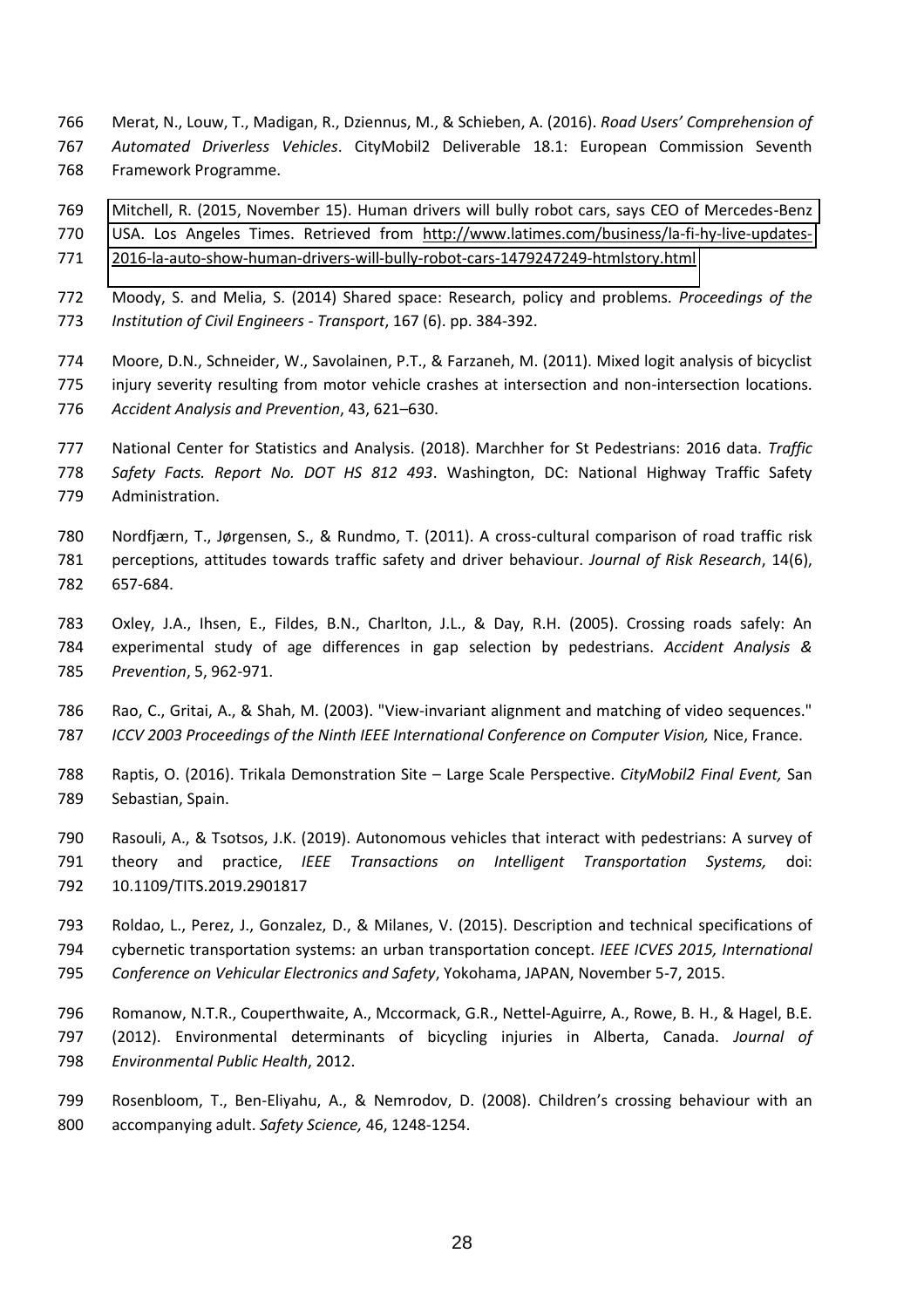801 Rosenbloom, T., Nemrodov, D., & Barkan, H. (2004). For heaven's sake follow the rules: pedestrians' behavior in an ultra-orthodox and a non-orthodox city. *Transportation Research Part F: Traffic*  803 Psychology and Behaviour, 7, 395-404.

804 Rothenbücher, D., Li, J., Sirkin, D., Mok, B., & Ju, W. (2016) A field study investigating the interaction between pedestrians and driverless vehicles. In: *Proceedings of the International Symposium on Robot and Human Interactive Communication*, IEEE.

- SAE On-Road Automated Vehicle Standards Committee (2016). Taxonomy and Definitions for Terms Related to On-Road Motor Vehicle Automated Driving Systems; *Technical Report J3016\_201609*, SAE International.
- Schepers, P., Twisk, D., Fishman, E., Fyhri, A., & Jensen, A. (2016).The Dutch road to a high level of cycling safety. *Safety Science*, 92, 264-273.

 [Schieben, A., Wilbrink, M., Kettwich, C. Madigan, R., Louw, T., & Merat, N. \(2018\). Designing the](https://doi.org/10.1007/s10111-018-0521-z)  [interaction of automated vehicles with other traffic participants: design considerations based on](https://doi.org/10.1007/s10111-018-0521-z)  [human needs and expectations.](https://doi.org/10.1007/s10111-018-0521-z) *Cognition, Technology & Work*, doi: <https://doi.org/10.1007/s10111-018-0521-z>

- Schneemann, F. & Gohl, I. (2016). Analyzing driver-pedestrian interaction at crosswalks: A contribution to autonomous driving in urban environments. *IEEE Intelligent Vehicles Symposium (IV),*  Gothenburg, Sweden, June 19-22, 2016.
- Sharpe, D., 2015. Your chi-square test is statistically significant: now what? *Practical Assessment,*  820 Research & Evaluation, 20, 1-10.
- Stocker, A. & Shaheen, S. (2017). Shared automated vehicles: Review of business models, *International Transport Forum Discussion Paper, No. 2017-09*, Organisation for Economic Co-operation and Development (OECD), International Transport Forum, Paris
- Stone M, & Broughton J. (2003). Getting off your bike: cycling accidents in Great Britain in 1990- 1999. *Accident Analysis and Prevention*, 35, 549-556.
- 826 Šucha, M. (2014). Road users' strategies and communication: Driver pedestrian interaction. *Proceedings of the 5th Conference Transport Solutions from Research to Deployment, Transport Research Arena*, Paris.
- Sueur, C., Class, B., Hamm, C., Meyer, X., & PelÈ, M. (2013). Different risk thresholds in pedestrian road crossing behaviour: a comparison of French and Japanese approaches. *Accident Analysis & Prevention*, 58, 59-63.
- Svensson, Å. (1998). *A Method for Analysing the Traffic Process in a Safety Perspective*, Doctoral Dissertation. University of Lund, Lund, Sweden.
- Swinburne, G. (2006) *Report on Road Safety in Kensington High Street*, Transporttation & Highways, Royal Borough of Kensington & Chelsea, London.